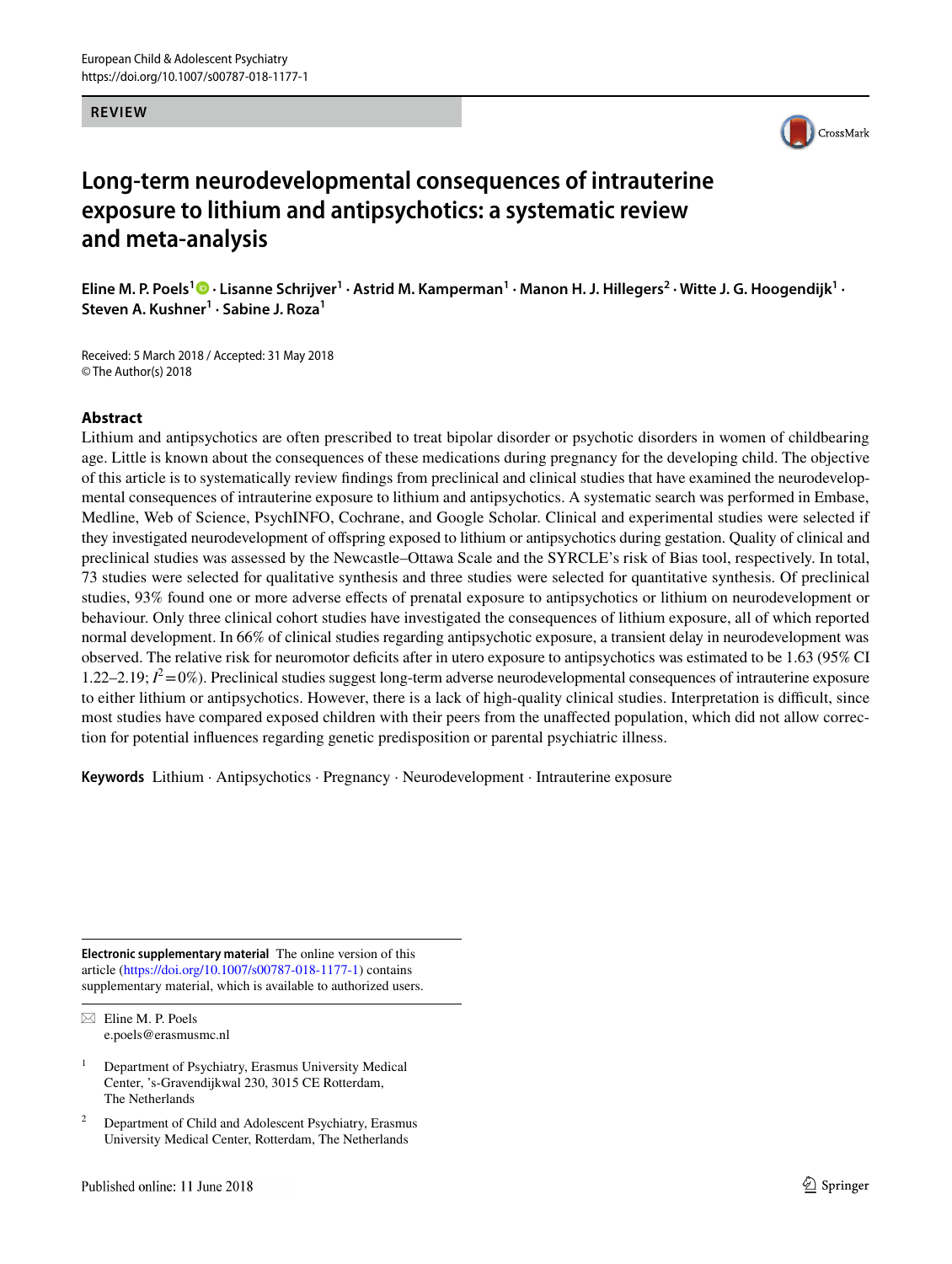#### **Key points**

- Preclinical studies suggest a harmful effect of lithium on motor activity, developmental milestones and refexes, spatial memory and brain weight
- Only three clinical cohort studies on the development of children with in utero exposure to lithium are published in the literature. They report normal development.
- Most preclinical studies found a harmful effect of intrauterine exposure to antipsychotics on motor activity, developmental milestones and refexes and spatial memory
- Clinical studies suggest a delay in motor functioning of children with in utero exposure to antipsychotics. In several studies, this delay appeared to be transient

### **Introduction**

Patients with bipolar disorder or a psychotic disorder are often treated with lithium and/or antipsychotics in the acute phase of the disease and chronically for relapse prevention  $[1, 2]$  $[1, 2]$  $[1, 2]$  $[1, 2]$ . As a substantial proportion of patients with bipolar disorder or a psychotic disorder are women of childbearing age, knowledge of the potentially deleterious consequences of intrauterine exposure to lithium and/or antipsychotics is critically important for optimally weighing the risks and benefts of diferent pharmacotherapy options. Continuation of maintenance treatment during pregnancy is often necessary to maintain symptom stability and prevent relapse, while discontinuation of lithium or antipsychotics is associated with a higher relapse risk [\[3](#page-17-2)[–5](#page-17-3)].

The teratogenic, obstetric and neurodevelopmental consequences of intrauterine exposure to lithium and/or antipsychotics have remained poorly defned, largely due to the difficulty of implementing feasible study designs that avoid confounding by indication. Multiple studies have reported a positive association between intrauterine exposure to lithium and the risk of cardiovascular anomalies  $[6–10]$  $[6–10]$ . Lithium use during pregnancy has also been associated with an increased rate of miscarriages and preterm delivery [[7,](#page-17-6) [9](#page-17-7)]. Similarly, antipsychotic use during pregnancy has been associated with higher rates of preterm delivery and low birth weight, as well as neonatal withdrawal symptoms, sedation and extrap-yramidal side effects [[11](#page-17-8), [12\]](#page-17-9). However, severe mental illness, the indication for which lithium and antipsychotics are overwhelmingly prescribed during pregnancy, is also associated with increased risk of obstetric and neonatal complications independent of medication [[13–](#page-17-10)[15](#page-17-11)]. Therefore, confounding by indication has remained a challenging issue limiting the conclusiveness of previously observed associations between neonatal outcomes and medication exposure during pregnancy.

Further compounding the issue of study design, little is known about the long-term neurodevelopmental consequences of intrauterine exposure to lithium or antipsychotics. It is widely assumed that the fetal environment infuences lifetime disease risk based on Barker's hypothesis of 'fetal and infant origins of adult life' [\[16](#page-17-12), [17](#page-17-13)]. Following this reasoning, adverse fetal or neonatal consequences of intrauterine exposure to lithium and/or antipsychotics might be expected to have neurodevelopmental consequences that extend well beyond infancy. Regarding the cellular mechanisms of lithium, a neuroprotective efect is suggested through inhibition of glycogen synthase kinase-3 (GSK-3) [[18](#page-17-14), [19](#page-17-15)]. Mechanisms of antipsychotic action difer between the diferent types of antipsychotic medication with dopamine D2 receptor antagonism as the general pharmacodynamic property [[20](#page-18-0)]. Several studies have suggested that atypical antipsychotics, but not typical antipsychotics, may also have neuroprotective efects [[21\]](#page-18-1). Evidence from clinical neuroimaging studies in adults suggests that the use of lithium or antipsychotic medication can infuence brain structure. Structural magnetic resonance imaging (MRI) studies have shown that lithium is associated with increases or normalization of gray matter volume in fronto-limbic brain structures [\[22](#page-18-2)], while antipsychotic medication has been associated with decreased brain volume and increased ventricular size [[23\]](#page-18-3). Based on this information one might expect similar, or even larger, efects when not the adult but the fetus is exposed during a crucial stage of neurodevelopment.

The objective of this article is to systematically review and synthesize fndings drawn from both preclinical and clinical studies examining long-term neurodevelopmental outcomes following intrauterine exposure to lithium or antipsychotics, in an effort to gain further insight into the risks associated with the use of these medications during pregnancy.

### **Methods**

### **Search strategy for systematic review**

A systematic search was performed by a trained librarian in the following databases: (1) Embase, (2) MEDLINE, (3) Web of Science, (4) PsychINFO, (5) Cochrane, and (6) Google Scholar, from their respective inceptions through June 8, 2017 to identify studies that investigated the longterm neurodevelopmental consequences of intrauterine exposure to lithium or antipsychotics. The search included the following elements: lithium, antipsychotics, (neuro) development and intrauterine exposure. All elements were transformed into a thesaurus suitable for each specifc database. The exact search terms per database are reported in the Supplementary material (Supplement 1).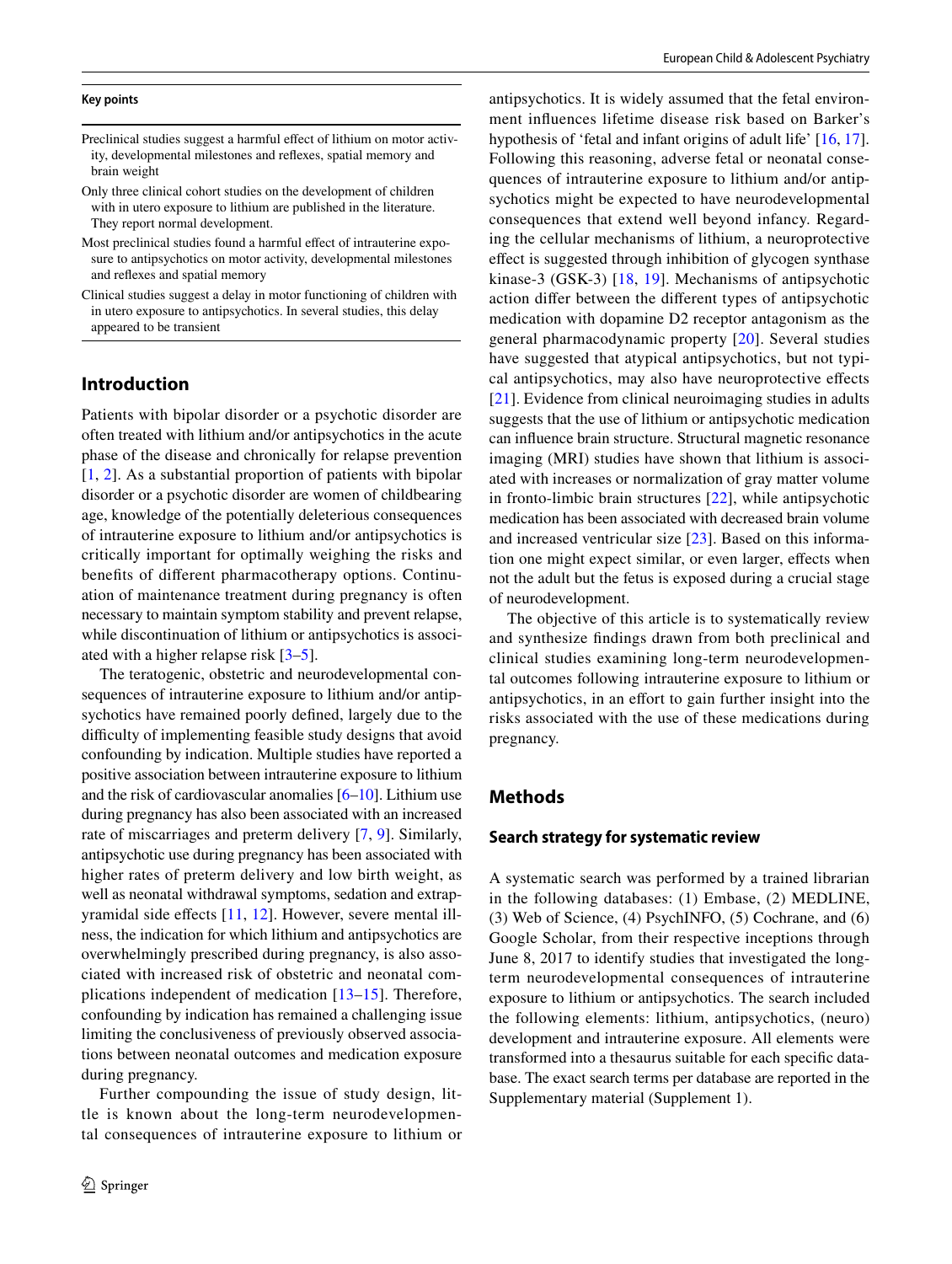#### **Study selection**

Studies were considered eligible for inclusion if they were written in the English language and investigated the longterm neurodevelopment, defined as neurodevelopment beyond the newborn period, of ofspring exposed to lithium or antipsychotics during gestation. Experimental preclinical investigations and clinical investigations were considered eligible for inclusion. Case reports were also included in this review. Two reviewers (EP and LS) independently screened the title and abstract of all records identifed by our database search. Full text articles were obtained from the studies selected during this frst screening step. Both reviewers independently selected the full text articles that met the eligibility criteria. The inclusion of both reviewers was compared and consensus was made on the fnal inclusion. An additional search was performed on the reference section of relevant studies and review articles to screen for other eligible articles that were otherwise not identifed by our structured search.

### **Data extraction**

Two authors (EP and LS) independently extracted data on study design, sample size and characteristics, medication dosage and exposure period, follow-up time, and behavioural, cognitive and neurological outcome measures. The data were summarized in a data extraction form. Studies were categorized by medication type and study design, and results were reported descriptively in accordance with the PRISMA statement [[24\]](#page-18-4).

### **Assessment of the risk of bias and the quality of studies**

Methodological quality and risk of bias was assessed independently for each study by two reviewers (EP and LS). Risk of bias in preclinical studies was assessed with the SYRCLE's risk of Bias tool [[25](#page-18-5)]. This tool was recently developed to assess risk of bias and has been adjusted for specifc aspects of animal intervention studies. The Newcastle–Ottawa Scale (NOS) [[26\]](#page-18-6) was used for clinical studies. The NOS assesses the risk of bias of observational studies based on selection, comparability and outcome criteria. The NOS rating scale varies from zero to nine; with zero representing the highest risk of bias and nine the lowest risk.

### **Procedure for meta‑analysis**

For our meta-analysis, we used the same search strategy as mentioned before. Only clinical investigations were included in the meta-analysis with the goal to enhance further insight into the risks associated with the use of these medications during pregnancy in humans. Pooling was performed per type of neuropsychological outcome and per group of medication exposure (lithium or antipsychotics) over a minimum of two studies. Fixed and random-efect estimation was used. In case of substantial heterogeneity, a random-efect estimation provides more reliable pooled results. Results are plotted in a forest plot. Cochran's  $Q$  test, and  $I^2$  statistics were used to quantify heterogeneity across trials.  $l^2$  >40% was considered as substantial heterogeneity. The infuence of intrauterine exposure to lithium or antipsychotics on neuropsychological development over time was estimated using random efects meta-regression analysis. Statistical analyses were performed using the 'Metan package' in Stata 15 [\[27](#page-18-7)].

### **Results**

#### **Study selection**

The study selection process is presented in Fig. [1.](#page-3-0) Our initial search produced a total of 1985 articles. After duplicates were removed, 1427 articles remained. Based on the screening of title and abstract, 182 full text articles were examined for eligibility, of which 118 were excluded (Fig. [1](#page-3-0)). In total, 73 studies were included in the qualitative synthesis, of which nine studies were included through manual (nonstructured) identifcation. Additionally, three studies were included in the quantitative synthesis.

### **Study characteristics**

The characteristics and results of the preclinical investigations included in the qualitative analysis are summarised in Table [1](#page-4-0) and [2](#page-5-0). The characteristics and results of the clinical studies can be found in Table [3](#page-9-0) and [4.](#page-10-0) Table [1](#page-4-0) and [2](#page-5-0) in the Supplementary Material (Supplement 2) present the characteristics and results of case reports.

Of the 73 studies included in the qualitative analysis, 29 were preclinical investigations of which seven examined lithium exposure and 22 examined antipsychotics exposure. Most preclinical studies were performed in rats, some in mice and one study on lithium exposure used zebrafsh. There is a large variety of the measurements used to assess neurodevelopment in animal models (Table [1,](#page-4-0) [2\)](#page-5-0). The exposed period was generally during gestation, although several studies also investigated the effect of exposure during lactation. Postnatal brain development in rodents up to postnatal day 10 is considered analogous to prenatal brain development in humans [[28\]](#page-18-8).

In total, we found 13 clinical cohort studies of which three involved lithium exposure and ten involved antipsychotics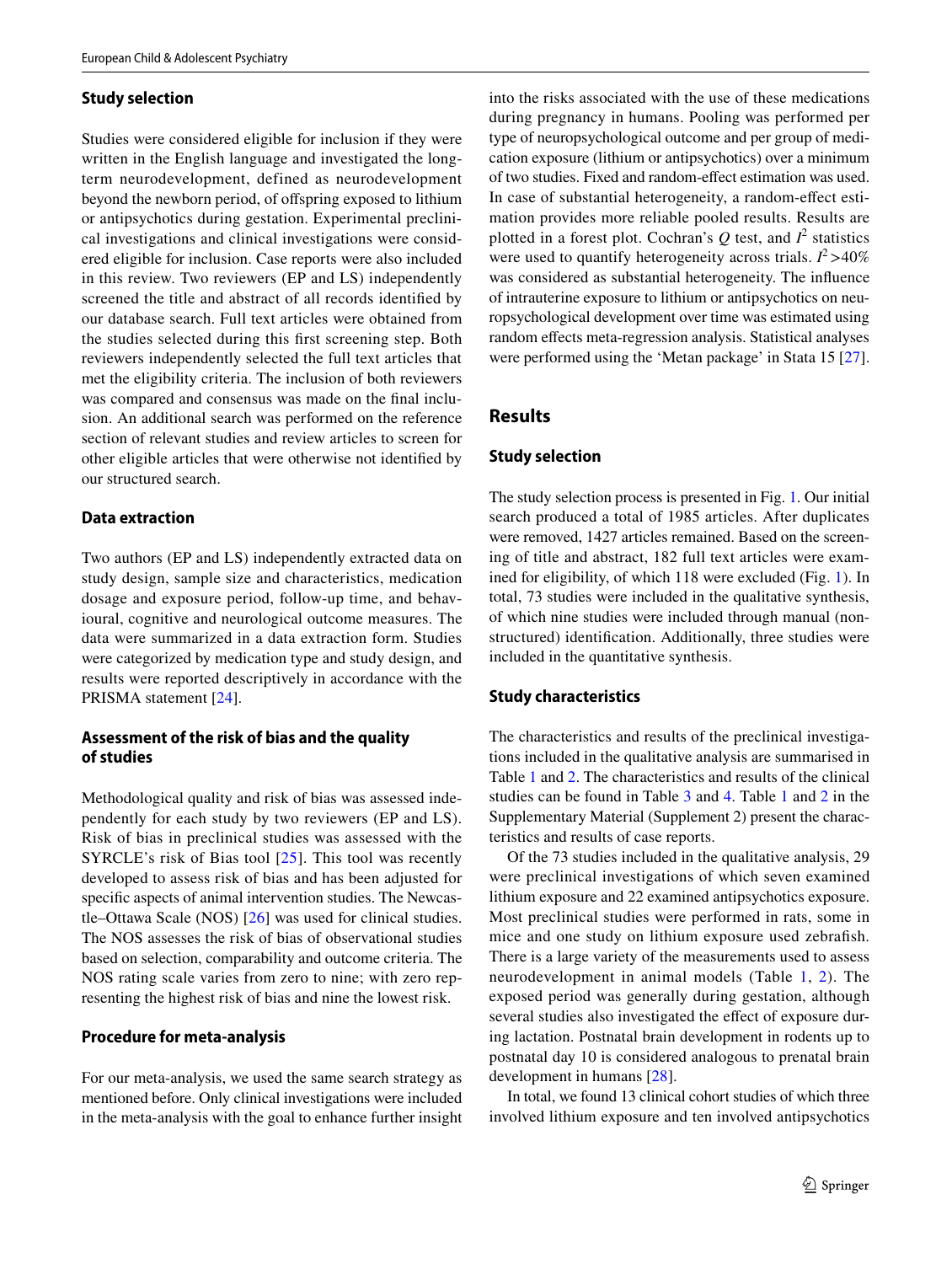

<span id="page-3-0"></span>**Fig. 1** Flowchart of the study selection process in this systematic review and meta-analysis. <sup>a</sup>Outcome of the excluded studies: cell development  $(n=4)$ , teratogenicity  $(n=5)$ , neonatal outcome only  $(n=14)$ ,

exposure (Table [3,](#page-9-0) [4](#page-10-0)). Study samples varied from 14 to 2141 exposed subjects. Mean follow-up duration ranged from 1 to 15 years in studies involving lithium exposure and from 14 days to 5 years in studies involving antipsychotic exposure. Assessment of neurodevelopment varied between cohort studies. Out of the three clinical studies involving lithium exposure, one used standardized assessments, while the other two relied on an invalidated questionnaire or telephone interview. Most studies involving antipsychotic exposure used standardized objective assessments, but some studies relied solely on invalidated questionnaires or interview. Additionally, 31 case studies were included, of which 5 involved intrauterine lithium exposure and 26 involved intrauterine antipsychotics exposure (Supplement 2).

# **Lithium**

### **Preclinical investigations**

Sechzer et al. [[29\]](#page-18-9) investigated the long-term developmental consequences of prenatal and early postnatal lithium exposure in rats. Female rats were treated with lithium during pregnancy and lactation. Development of the startle

obstetric outcome and teratogenicity  $(n=9)$ , fetal development  $(n=2)$ , endocrine and cardiologic follow-up  $(n=1)$ , weight gain and mortality  $(n=1)$ , treatment choice  $(n=1)$ , sexual development  $(n=1)$ 

response and depth perception in the ofspring were delayed. At the age of 4 months, pups exhibited lower spontaneous activity during open feld activity testing. A similar study investigated the neurodevelopmental effect of lithium expo-sure from day 1 of pregnancy until postnatal day 15 [[30](#page-18-10)]. Decreased locomotor activity and delayed development of sensory motor refexes were observed in lithium-exposed mice. Whether these developmental delays were caused by prenatal or early postnatal exposure to lithium could not be determined. Nery et al. [[31\]](#page-18-11) studied the behavioural efects of lithium exposure on the development of zebrafsh embryos and reported decreased locomotion compared to non-exposed embryos. Additionally, several studies have replicated a delay in eye opening [\[29,](#page-18-9) [30](#page-18-10), [32](#page-18-12)] and decreased avoidance behaviour [[32,](#page-18-12) [33\]](#page-18-13) in mice and rats exposed to lithium during gestation and/or lactation. One study found impaired performance on the T-maze test [[33\]](#page-18-13). Messiha et al. [\[34](#page-18-14)] found lower brain weights in lithium exposed offspring at the age of 37 days. No changes in social, defensive, threatening or aggressive behaviour was observed in lithiumexposed mice [[35](#page-18-15)].

In summary, preclinical studies suggest a deleterious efect of lithium on motor activity, developmental milestones and refexes, spatial memory and brain weight.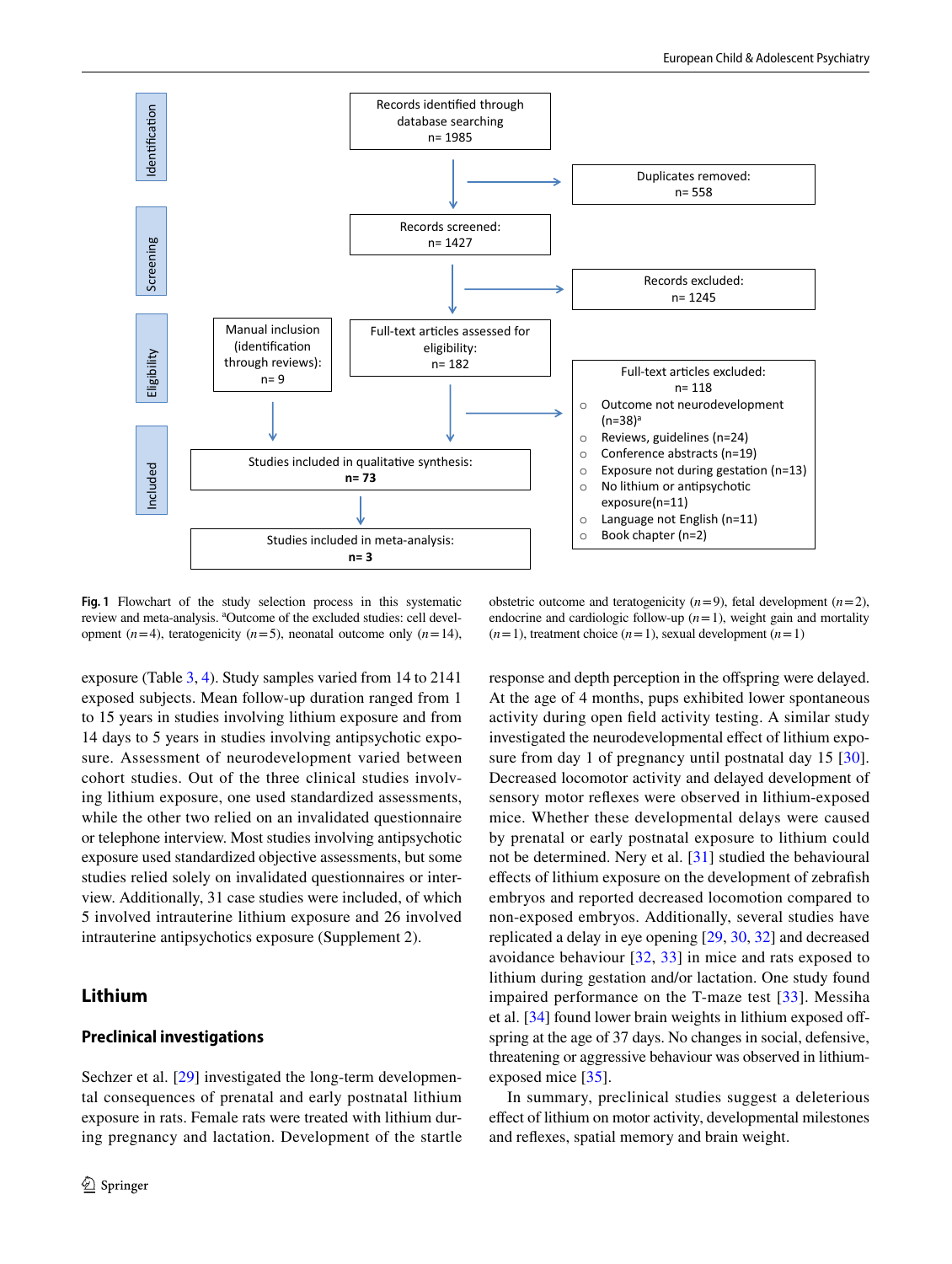<span id="page-4-0"></span>

|                              |                                       | Table 1 Characteristics and results of preclinical studies on intrauterine exposure to lithium                          |                                                |                                                           |                |                                                                                                      |                                                                                                                                            |
|------------------------------|---------------------------------------|-------------------------------------------------------------------------------------------------------------------------|------------------------------------------------|-----------------------------------------------------------|----------------|------------------------------------------------------------------------------------------------------|--------------------------------------------------------------------------------------------------------------------------------------------|
| Author (year)                | Species/strain                        | Lithium dosage                                                                                                          | Control medication                             | Exposed period                                            | Follow-up time | Measurements                                                                                         | Results                                                                                                                                    |
| Brain (1986) [35]            | Mice/SW                               | S.C.<br>$0.1$ or $0.2$ mEq                                                                                              | n.r.                                           | Last 4 days of gestation<br>until PND 4                   | 36 days        | aggressive behaviour<br>sive, threatening and<br>test: social, defen-<br>Standard opponent           | No difference                                                                                                                              |
| Messiha (1986) [34]          | Mice/SD                               | Lithium 1 mEq solution Distilled water                                                                                  |                                                | G1 until PND 23                                           | 37 days        | Brain weight                                                                                         | Decrease in brain weight<br>(8.6% female, 8.2%<br>male)                                                                                    |
| Sechzer (1986) [29]          | <b>Rats/SD</b>                        | day in orange juice<br>$2.0$ or 4.0 mEq/kg/<br>solution                                                                 | Orange juice solution                          | G1 until PND 28                                           | 4 months       | startle response, depth<br>perception, open field<br>Eye and ear opening,<br>activity                | tion. Less spontaneous<br>response and matura-<br>tion of depth percep-<br>activity at 4 months<br>Delayed eye and ear<br>opening, startle |
| Rider (1978) [33]            | Rats/n.r.                             | 15 mEq/L water                                                                                                          | Water and low protein<br>diet                  | During gestation and<br>lactation (days not<br>specified) |                | 4.5-5.5 months T-maze performance,<br>avoidance response                                             | mance on the T-maze,<br>decreased avoidance<br>Decreased perfor-<br>response                                                               |
| Teixeira (1995) [32]         | <b>Rats/W</b>                         | 10 mM in tap water                                                                                                      | Tap water (restricted)<br>Tap water ad libitum | Whole gestation period<br>G1 until PND 21<br>ð            | 21 days        | coordination (rota-rod<br>opening, cliff avoid-<br>Righting reflex, eye<br>ance test, motor<br>test) | ance, no difference in<br>Delayed righting reflex<br>decreased cliff avoid-<br>motor coordination<br>and eye opening,                      |
| Abu-Taweel 2012 [30] Mice/SW |                                       | 15 or 30 mg/kg/day in<br>water                                                                                          | Distilled water                                | G1 until PND 15                                           | 22 days        | reflex, cliff avoidance,<br>Eye opening. Righting<br>rotating reflex, loco-<br>motor activity test   | and locomotor activity<br>sensory motor reflexes<br>Delayed eye opening.<br>dependent effect on<br>Inhibitory dose-                        |
| Nery (2014) [31]             | Zebrafish/Daniorerio 0.05 mM, 0.5 mM, | $5 \text{ mM}$                                                                                                          | System water                                   | G                                                         | 10 days        | Locomotor activity                                                                                   | Dose-dependent locomo-<br>tor deficit                                                                                                      |
|                              |                                       | s.c. subcutaneous, n.r. not reported, G gestation day, PND postnatal day, SW Swiss Webster, SD Sprague-Dawley, W Wistar |                                                |                                                           |                |                                                                                                      |                                                                                                                                            |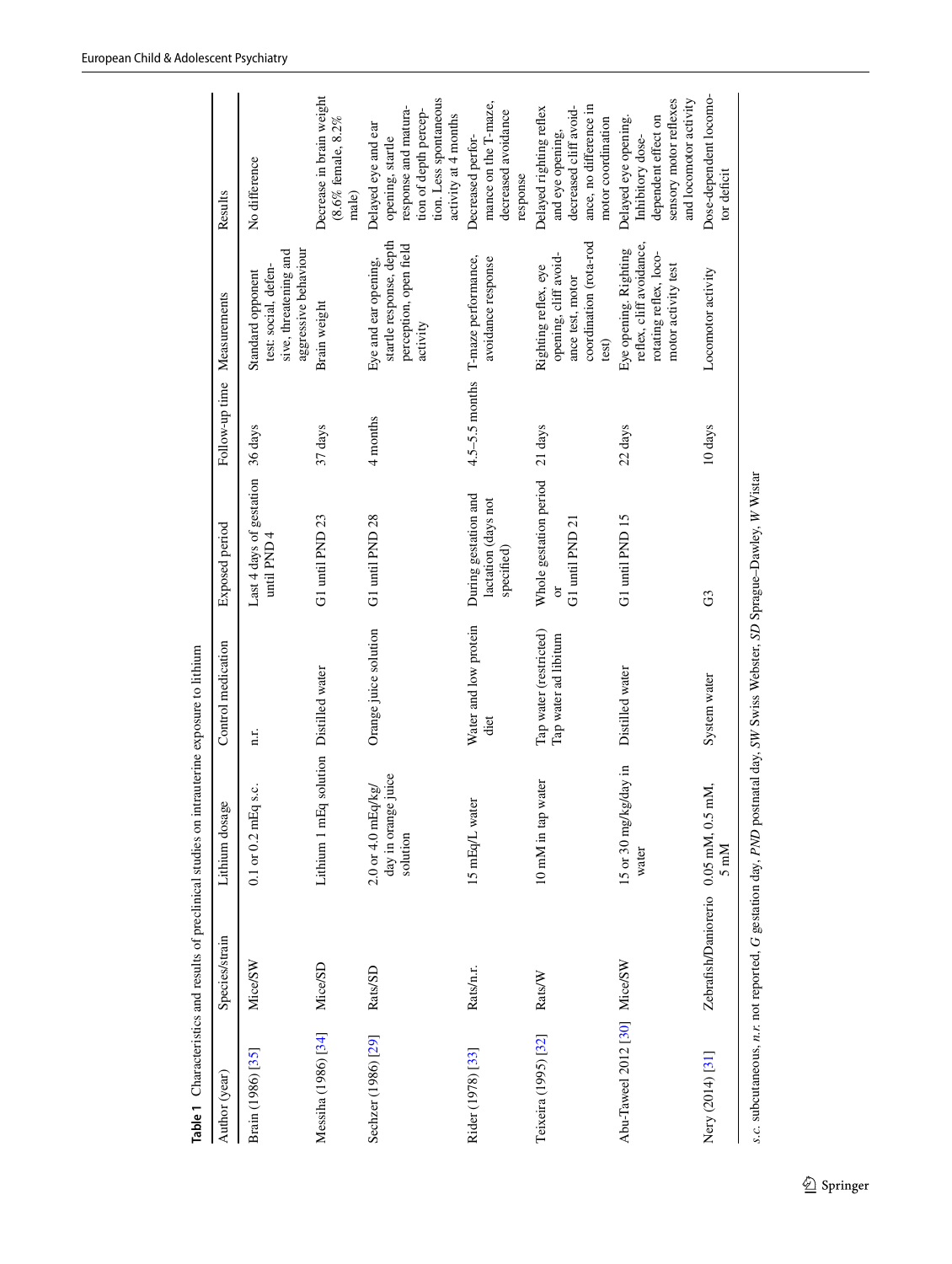<span id="page-5-0"></span>Table 2 Characteristics and results of preclinical studies on intrauterine exposure to antipsychotics

| Author (year)         | Species/strain | Experimental medication<br>(dosage)                           | Control medication                              |                                                         | Exposed period Follow-up time Measurements |                                                                                                            | Results                                                                                                                                                                                                                                                                     |
|-----------------------|----------------|---------------------------------------------------------------|-------------------------------------------------|---------------------------------------------------------|--------------------------------------------|------------------------------------------------------------------------------------------------------------|-----------------------------------------------------------------------------------------------------------------------------------------------------------------------------------------------------------------------------------------------------------------------------|
| Jewett (1966) [59]    | Rats/SD        | Cpz 2 mg/ml or Inj<br>0.1 ml/100 g body<br>weight<br>3x daily | daily or no treatment<br>Distilled water Inj 3x | $G4-G7$                                                 | 75 days                                    | Spontaneous motor activ-<br>ity (photoelectric cell<br>activity cage), audio-<br>genic seizures            | Increased susceptibility to<br>activity day 30-33; no<br>difference day 23-26.<br>Cpz: decreased motor<br>audiogenic seizures                                                                                                                                               |
| Ordy (1966) [63]      | Mice/C57BL/10  | 4 or 16 mg/kg/day<br>orally<br>Cpx                            | Placebo                                         | G6-PND0                                                 | 60 days                                    | Open field test, wheel run-<br>ning activity, shock-elic-<br>ited escape avoidance<br>conditioning         | to move to middle square.<br>Delayed open field latency<br>Fewer rotations in wheel<br>running. Fewer avoid-<br>ances in conditioning                                                                                                                                       |
| Hoffeld (1968) [58]   | Rats/SD        | Cpz 6.0 mg/kg/day                                             | Distilled water                                 | $G11-G14$ <sup>(I)</sup><br>G17-G20(III)<br>$G5-G8$ (I) | 97 days                                    | (faecal boluses), stress<br>Rotary activity wheel,<br>emotionality testing<br>reaction (stomach<br>ulcers) | ence in emotionality and<br>exposed pups. No differ-<br>activity in 2nd and 3rd<br>Increased activity. More<br>than in 1st trimester<br>stress response                                                                                                                     |
| Clark (1970) [61]     | Rats/SD        | 3 mg/kg/day<br>Cpx<br>s.c.                                    | Vehicle                                         | $G12 - G15$                                             | 60 days                                    | mother-goal maze, oper-<br>Open field test, T-maze,<br>ant conditioning                                    | acquire bar-press response<br>Locomotor activity reduced<br>Operant conditioning: one<br>on day 13 but enhanced<br>more session needed to<br>maze; no differences in<br>latencies, higher error<br>scores in mother-goal<br>Maze learning: shorter<br>on day 18.<br>T-maze. |
| Robertson (1979) [60] | <b>Rats/CR</b> | 1, 3 or 9 mg/kg/day<br>by gavage<br>Cpz                       | Vehicle                                         | $G6-G15$                                                | 13 weeks                                   | week 3,7,13, brain<br>weight in week 15<br>Open field test in                                              | Increased open field activity<br>the 3 and 9 mg group. No<br>difference in brain weight<br>time in week 3 and 13 in<br>and decreased latency                                                                                                                                |
| Spear (1980) [50]     | Rats/SD        | 0.25 mg/kg/cc in water<br>Hal                                 | Distilled water                                 | G1-PND21                                                | 54 days                                    | Open field test, open field<br>hole-poking, response<br>to amphetamine and<br>haloperidol                  | response to amphetamine.<br>activity, hole-poking and<br>and young adulthood but<br>Accentuated response to<br>haloperidol in early life<br>Increased locomotor<br>not in adolescence                                                                                       |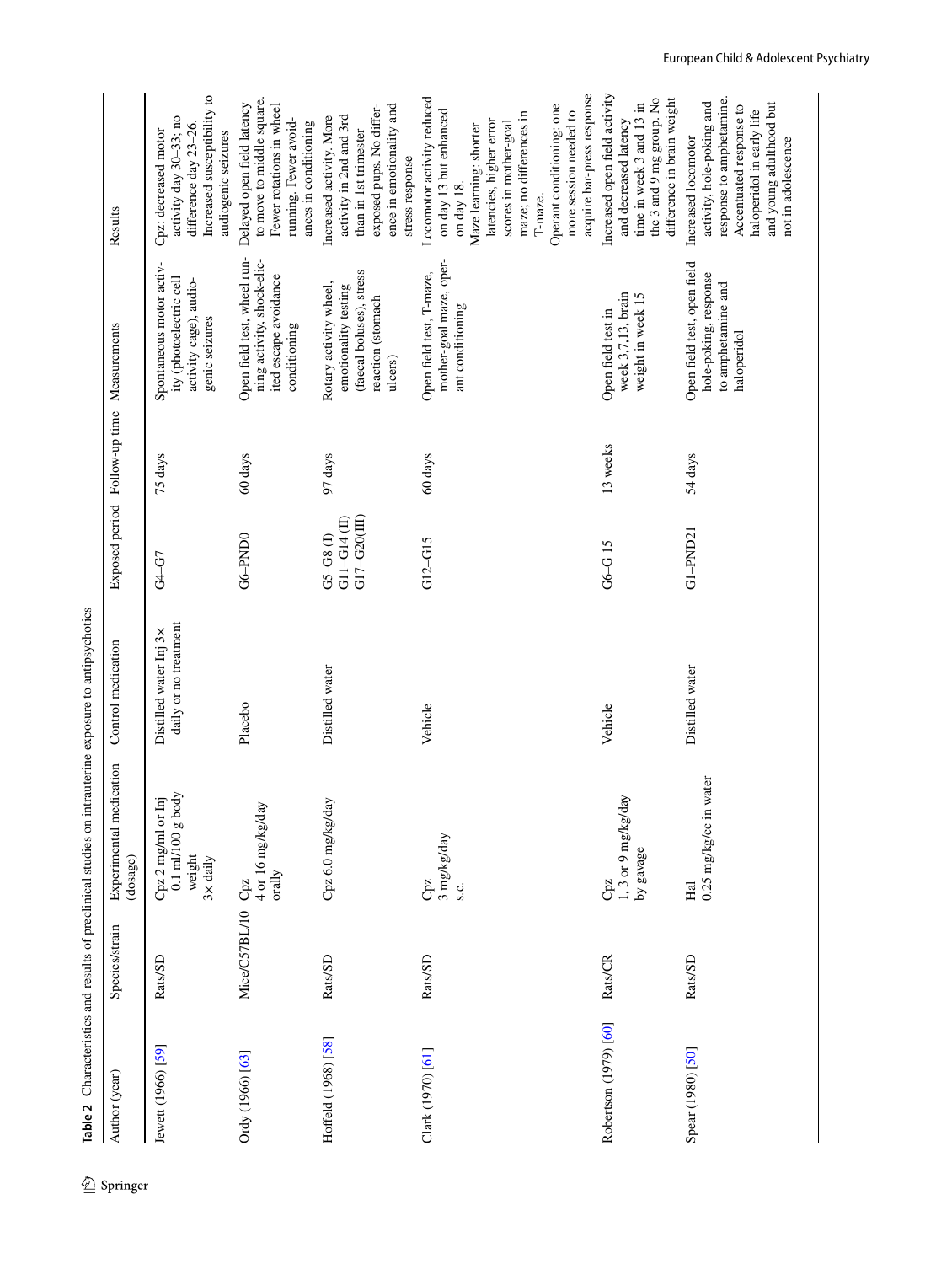| Table 2 (continued)    |                |                                     |                                                                       |             |                                            |                                                                                                                                                                                                               |                                                                                                                                                                                                                                     |
|------------------------|----------------|-------------------------------------|-----------------------------------------------------------------------|-------------|--------------------------------------------|---------------------------------------------------------------------------------------------------------------------------------------------------------------------------------------------------------------|-------------------------------------------------------------------------------------------------------------------------------------------------------------------------------------------------------------------------------------|
| Author (year)          | Species/strain | Experimental medication<br>(dosage) | Control medication                                                    |             | Exposed period Follow-up time Measurements |                                                                                                                                                                                                               | Results                                                                                                                                                                                                                             |
| Umemura (1983) [62]    | <b>Rats/SD</b> | 2 or 8 mg/kg/day<br>Cpz<br>s.c.     | Saline                                                                | G17-PND21   | 15 weeks                                   | activity (magnatic field<br>light-dark discrimina-<br>activity counter) and<br>Spontaneous motor<br>tion learning test                                                                                        | No difference in spontane-<br>ous activity. Impairment<br>of reversal learning                                                                                                                                                      |
| Hull (1984) [52]       | Rats/LE        | $2.5$ mg/kg/d i.p.<br>Hal           | Saline i.p. (4 groups with<br>Hal and saline pre- and<br>postnatally) | G7-PND21    | 79 days                                    | ing, haloperidol-induced<br>Open field test, eye open-<br>catalepsy                                                                                                                                           | No difference in open field<br>ambulation, eye opening<br>or haloperidol-induced<br>catalepsy                                                                                                                                       |
| Szkilnik (1987) [64]   | <b>Rats/W</b>  | 1 or 5 mg/kg/d<br>Cpz<br>s.c.       | 1 ml/kg/day<br>Saline<br>S.C.                                         | $G1-PND21$  | 3 months                                   | Lats' test, open field test,<br>zine-induced catalepsy,<br>hole test, chlorproma-<br>conditional avoidance<br>learning                                                                                        | trespassings and lookings<br>in conditional avoidance<br>outside. Increased excit-<br>catalepsy. No difference<br>ability. Fewer dippings<br>test. Lower number of<br>in hole test. Increased<br>No difference in Lats'<br>learning |
| Bruses (1989) [45]     | Rats/SD        | Hal 2.5 mg/kg/day<br>i.p.           | Saline 200 µl i.p.                                                    | $G5-G20$    | 38 days                                    | negative stereotaxis test,<br>T-maze spatial learning.<br>Surface righting reflex,<br>circling training                                                                                                       | ference in T-maze spatial<br>circling training, no dif-<br>Delayed surface righting<br>reflex, fewer turns on<br>learning test                                                                                                      |
| Scalzo (1989) [55]     | <b>Rats/SD</b> | 2,5 or 5 mg/kg/day<br>Hal<br>S.C.   | Vehicle                                                               | $G6 - G20$  | 62 days                                    | stereotypes (SIBS) (day<br>lant induced behavioral<br>9,11,13,15,17), stimu-<br>30), duration of barbi-<br>turate anesthesia (day<br>(day 6), SPWC (day<br>Milk induced behav-<br>ioural activation<br>34, 62 | duration at day 62 in 5 mg<br>SPWC duration reduced on<br>Reduced total anesthesia<br>milk induced behavior or<br>day $9 + 11$ but not later.<br>group. No difference in<br><b>SHIS</b>                                             |
| Myslivecek (1991) [57] | <b>Rats/W</b>  | $2.5~{\rm mg/kg/day}$ Inj<br>Cpz    | Saline<br>$\rm \dot{H}$                                               | G15, 18, 20 | 4 months                                   | sive avoidance learning<br>reflexes, hanging, pas-<br>paradigms (neonatal,<br>2 months, 4 months)<br>Eye opening, righting                                                                                    | No difference in eye open-<br>reflexes. Impaired hang-<br>ing. Delayed righting<br>ing. Impaired passive<br>avoidance learning                                                                                                      |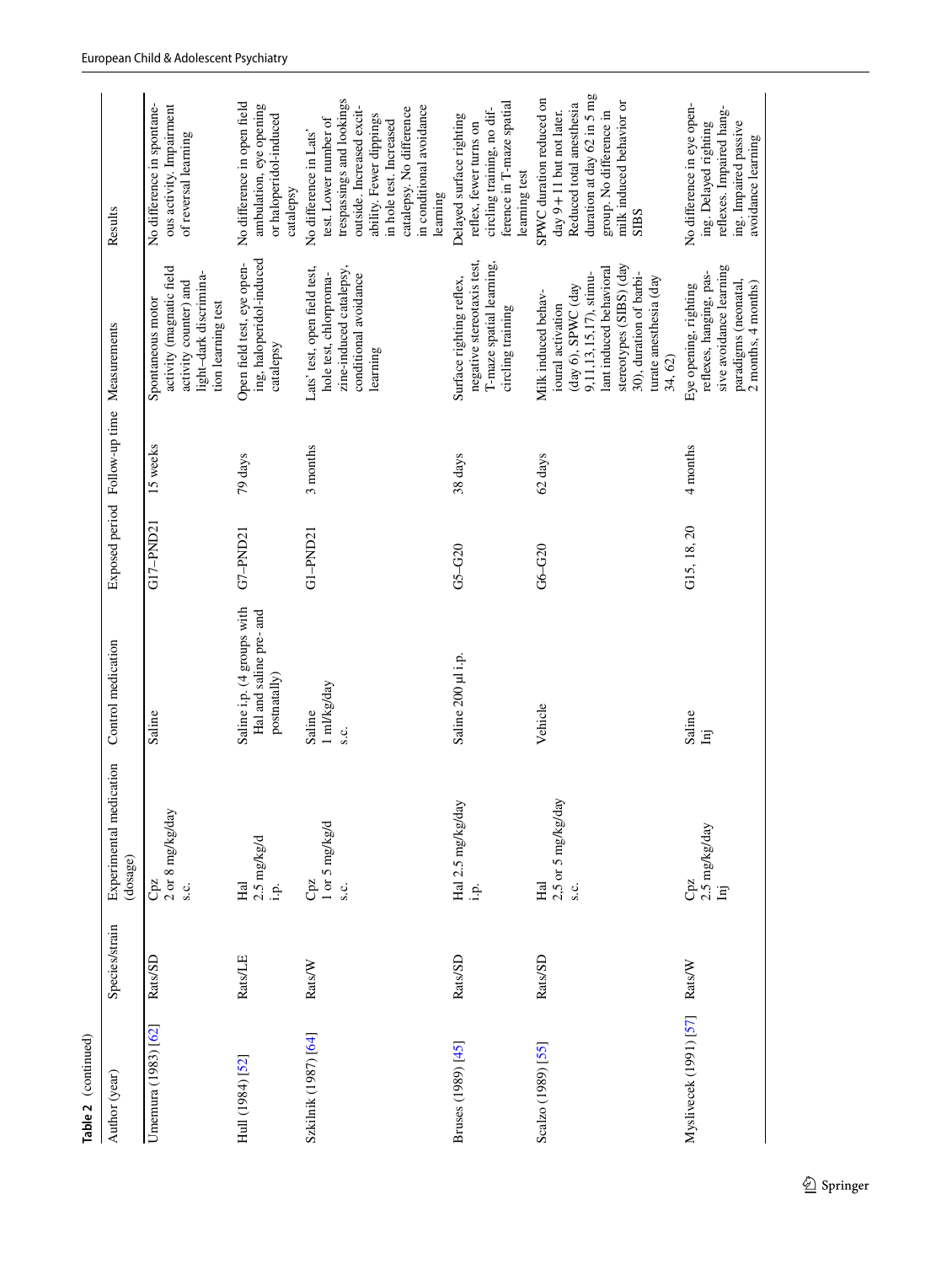| Table 2 (continued)             |                |                                                                    |                    |             |                                            |                                                                                                 |                                                                                                                                                                                                                                                                        |
|---------------------------------|----------------|--------------------------------------------------------------------|--------------------|-------------|--------------------------------------------|-------------------------------------------------------------------------------------------------|------------------------------------------------------------------------------------------------------------------------------------------------------------------------------------------------------------------------------------------------------------------------|
| Author (year)                   | Species/strain | ication<br>Experimental med<br>(dosage)                            | Control medication |             | Exposed period Follow-up time Measurements |                                                                                                 | Results                                                                                                                                                                                                                                                                |
| Archer (1992) [47]              | Rats/n.r.      | Hal 2.5 µmol/kg/day by<br>gavage                                   | Vehicle            | $G6 - G21$  | 25 days                                    | Response to low dose<br>circular swim maze.<br>Radial arm maze and<br>d-amphetamine             | Rearing behavior reduced<br>rearing, and total activity.<br>d-amphetamine on loco-<br>90 min after d-ampheta-<br>mine, potentiation after<br>of stimulatory effect of<br>motion. Retardation of<br>120 min. Potentiation<br>Increased locomotion,<br>spatial learning. |
| Williams (1992) [56]            | <b>Rats/SD</b> | 5 mg/kg/d<br>Hal<br>S.C.                                           | Vehicle            | $G6 - G20$  | 100 days                                   | Brain weight                                                                                    | Decreased brain weight                                                                                                                                                                                                                                                 |
| Singh (1997) [49]               | Rats/CF        | $0.1$ mg/kg/day<br>Hal<br>i.p.                                     | Vehicle            | $G13 - G20$ | 7-8 weeks                                  | maze test, elevated plus-<br>entry test, elevated zero<br>Open field test, tunnel-<br>maze test | fewer entries and less time<br>washing behavior in open<br>field. Tunnel: decreased<br>Zero-maze: less time in<br>and rearing. Decreased<br>scratching, licking and<br>open arms. Plus maze:<br>time in centre of cage.<br>Increased ambulation<br>in open arms        |
| Singh (1998) [54]               | Rats/n.r.      | $0.1$ mg/kg/d<br>Hal<br>$\ddot{p}$ .                               | Vehicle            | $G13 - G21$ | 8 weeks                                    | aggressive behaviour<br>Foot shock induced<br>test                                              | ing bouts. No difference in<br>Increased number of fight-<br>fighting latency                                                                                                                                                                                          |
| Rosengarten (2002) [48] Rats/SD |                | Ris 1 mg/kg/day<br>Qtp 10 mg<br>Hal 2 mg<br>$Oiz$ 2 mg<br>in water | Vehicle            | $G8 - G18$  | 2 months                                   | learning and short term<br>Radial arm maze: spatial<br>retention                                | tial learning or short-term<br>Olz: no differences in spa-<br>Hal, Ris: impaired short-<br>Hal, Ris, Qtp: impaired<br>spatial learning,<br>term retention,<br>retention                                                                                                |
| Singh (2002) [51]               | Rats/CF        | 2.5 mg/kg/day<br>Hal<br>$\ddot{p}$ .                               | Vehicle            | G12-G20     | 56 days                                    | Open field test, elevated<br>plus-maze test, zero-<br>maze test (anxiety<br>patterns)           | maze: fewer head dips and<br>time in closed arms. Zero-<br>Plus-maze: fewer entries<br>rearing and defecation.<br>arms, more entries and<br>stretch attend postures<br>and less time in open<br>Increased ambulation,                                                  |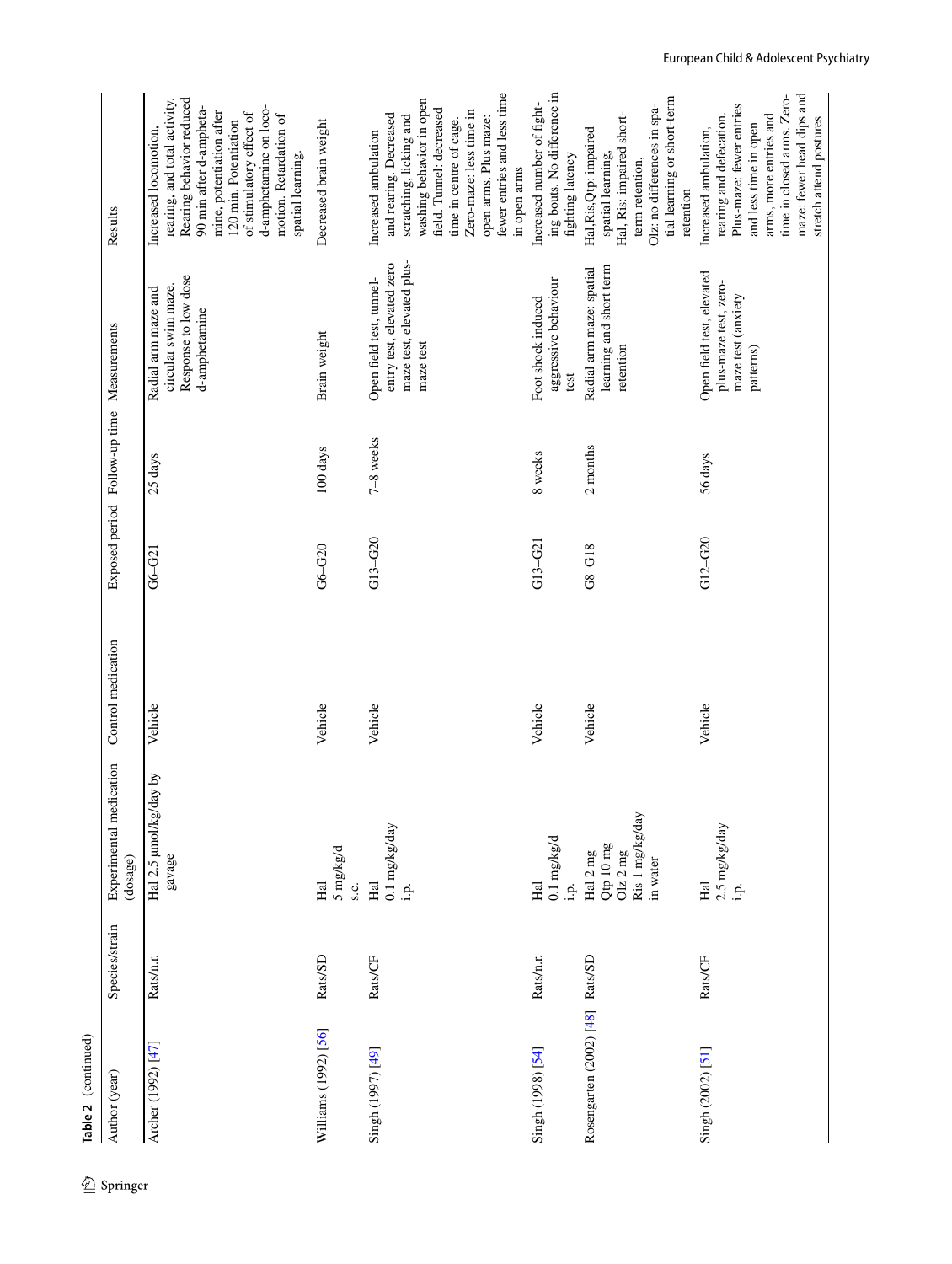| Author (year)                | Species/strain | Experimental medication<br>(dosage)                                                                                                                      | Control medication       | Exposed period Follow-up time Measurements |          |                                                                                   | Results                                                                                                                                                                                                                |
|------------------------------|----------------|----------------------------------------------------------------------------------------------------------------------------------------------------------|--------------------------|--------------------------------------------|----------|-----------------------------------------------------------------------------------|------------------------------------------------------------------------------------------------------------------------------------------------------------------------------------------------------------------------|
| Wolansky (2004) [46] Rats/SD |                | 2.5 mg/kg<br>Hal<br>$\ddot{p}$ .                                                                                                                         | Vehicle                  | $G5-G18$                                   | 90 days  | Circling training test                                                            | Decreased circling activity,<br>when exposure was con-<br>tinued during lactation<br>but effect disappeared                                                                                                            |
| Zuo (2008) [68]              | Rats/SD        | water<br>Sul 200 mg/kg in<br>2 mg/kg,<br>Ris                                                                                                             | Saline in drinking water | $G6 - G18$                                 | 60 days  | Righting reflex, Open field Ris: increased rearing. No<br>test, Morris water maze | in visual task performance<br>Reduction in spontaneous<br>Sul: impaired cue response<br>activity. No difference in<br>difference in water maze<br>tests or righting reflex.<br>(Morris water maze).<br>righting reflex |
| Singh (2015) [66]            | Rats/W         | 55 or 80 mg/kg/day<br>orally<br>දි                                                                                                                       | Vehicle                  | $G6 - G21$                                 | 70 days  | sive avoidance learning<br>Morris water maze; pas-<br>task                        | spatial learning. Impaired<br>Impaired (dose-dependent)<br>retention capability                                                                                                                                        |
| Singh $(2016)$ [67]          | Rats/W         | $0 \,\mathrm{mg/kg}$<br>day; 2.0 mg/kg/day<br>$0.8$ mg/kg/day; 1<br>in water<br>Ris                                                                      | Saline                   | G6-G21                                     | 10 weeks | plus-maze, brain weight<br>Open field test, elevated                              | Dose-dependent reduction<br>Increased ambulation and<br>rearing. Anxiety-like<br>exploratory behavior.<br>in brain weight                                                                                              |
|                              |                | Sprague–Dawley WWister CEC Protect LE1 ong-Eyans CR Charles–River n r not reported Cor Chlomopazine Haloneridol Ris Risperidone Otto Outstanne Sulstride |                          |                                            |          |                                                                                   |                                                                                                                                                                                                                        |

SD Sprague-Dawley, W Wistar, CF Charles-Foster, LE Long-Evans, CR Charles-River, n.r. not reported, Cpz Chlorpromazine, Hal haloperidol, Ris Risperidone, Qp Quetiapine, Sul Sulpiride, Olz Olanzapine, SM Sulpiride, SM Sulpi W Wistar, CF Charles-Foster, LE Long-Evans, CR Charles-River, n.r. not reported, Cpz Chlorpromazine, Hal haloperidol, Ris Risperidone, Qtp Quetiapine, Sul Sulpiride, *G* gestation day, *PND* postnatal day, *Inj* injection, *SPWC* shock precipitated wall climbing*Olz* Olanzapine, *SIBS* stimulant induced behavioral stereotypes, *s.c.* subcutaneous, *i.p.* intraperitoneal, *SD* Sprague–Dawley,

**Table 2** (continued)

Table 2 (continued)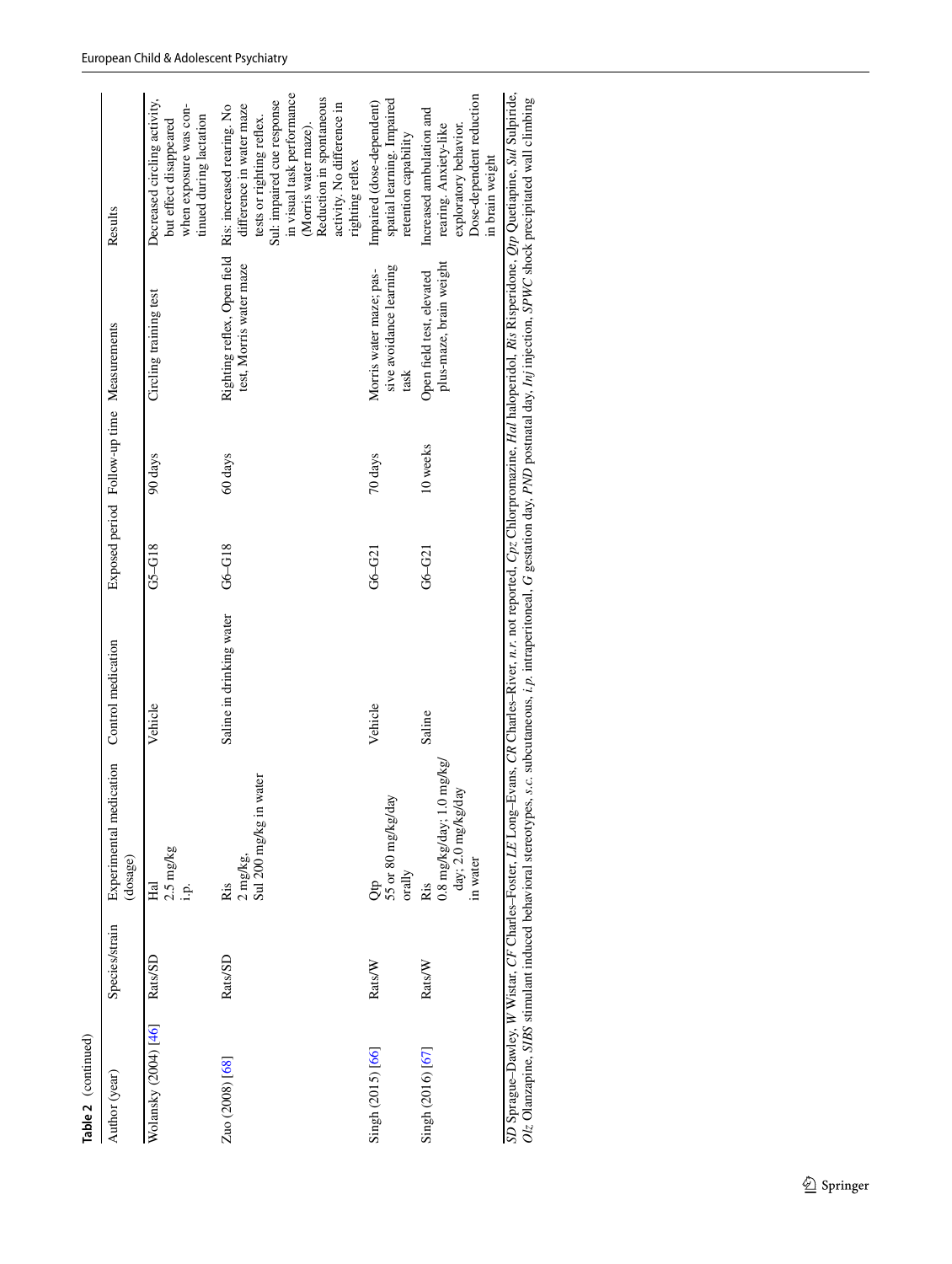| Author (year)                     | Study design                | Sample size                              | Lithium daily<br>dosage | Treatment<br>indication      | Follow-up time Measurements               |                                                                                                                                                                | Results                                                                                                                                                                  | <b>NOS</b> |
|-----------------------------------|-----------------------------|------------------------------------------|-------------------------|------------------------------|-------------------------------------------|----------------------------------------------------------------------------------------------------------------------------------------------------------------|--------------------------------------------------------------------------------------------------------------------------------------------------------------------------|------------|
| Schou (1976)<br>$\left[36\right]$ | Prospective<br>cohort study | $Exposed = 60$<br>$\text{Controls} = 57$ | n.r.                    | n.r.                         | Mean: 7 years                             | Developmental<br>questionnaire <sup>a</sup>                                                                                                                    | No difference<br>in rate of<br>abnormal<br>development                                                                                                                   | 7          |
| Jacobson<br>$(1992)$ [37]         | Prospective<br>cohort study | $Exposed = 22$<br>$Contents = n.r.$      | Mean: $927 \text{ mg}$  | Major affective<br>disorders | Mean:<br>61 weeks,<br>range:<br>1-9 years | Telephone inter-<br>view on the<br>attainment of<br>developmental<br>milestones                                                                                | No difference                                                                                                                                                            | 3          |
| vd Lugt (2012)<br>[38]            | Cohort study                | $Exposed = 15$<br>No controls            | n.r.                    | Bipolar dis-<br>order        | $3-15$ years                              | Development<br>questionnaire <sup>a</sup><br>IQ by BSID or<br>WPPSI/WISC<br>Hempel or<br>Touwen<br>neurological<br>examination<br>Child Behavior<br>Checklist* | $MND (n=1).$<br>Low $V -$<br>$IQ+T-IQ$<br>normal P-IQ<br>$(n=1)$<br>Subclinical<br>anxiety prob-<br>lems $(n=2)$ .<br>Subclinical<br>oppositional<br>problems<br>$(n=1)$ | 6          |

<span id="page-9-0"></span>**Table 3** Characteristics of clinical studies on neurodevelopmental outcome after intrauterine exposure to lithium

*n.r.* not reported, *BSID* Bayley Scale of Infant Development, *WPPSI* Wechsler Preschool and Primary Scale of Intelligence, *WISC* Wechsler Intelligence Scale for Children, *MND* minor neurologic dysfunction; NOS: Newcastle–Ottawa Scale

a parent report

### **Clinical investigations**

Neurodevelopment of 97 children with in utero exposure to lithium has been investigated in clinical cohort studies. Overall, most children were reported to have typical neurodevelopmental trajectories. Schou analysed data from the Scandinavian Register of Lithium Babies to compare neurodevelopmental outcomes in lithium-exposed children  $(n=60)$  with their non-exposed siblings  $(n=57)$  (average age, 7 years) [\[36\]](#page-18-26). Outcomes were assessed by questionnaire and based solely on mothers' subjective retrospective assessment of their children's developmental milestones. No signifcant diferences were observed between the lithiumexposed children and their siblings.

In a prospective multicenter study, major developmental milestones were examined between a sample of 22 lithiumexposed children with non-exposed children [\[37](#page-18-27)]. Subjects were screened for study inclusion from among mothers who contacted the public teratogen information services to discuss the potential risks of prescription medication use during pregnancy. Data were collected by telephone interview. No diferences were observed between lithium-exposed versus non-exposed children in the age at which they achieved major developmental milestones.

In an observational cohort study, 15 lithium-exposed children between 3 and 15 years old were investigated [\[38](#page-18-28)]. Standardized validated tests were used to assess growth,

neurological, cognitive and behavioural outcomes. When compared to norms from the general population, most lithium-exposed children scored lower on the Block patterns subtest of the Wechsler Intelligence Scale for Children (WISC-III-NL). In contrast, no diferences in growth or behavioural outcomes were observed. One child in this study exhibited subclinical neurological fndings. Importantly, however, the conclusiveness of this study was hampered by the lack of a matched non-exposed control group ascertained in parallel with the lithium-exposed group, but rather relied upon an independently collected general population cohort dataset.

In summary, there is a paucity of clinical data on the neurodevelopment of children with in utero exposure to lithium. The three clinical studies published in the literature report normal neurodevelopment.

### **Case reports**

Neurodevelopmental delay after intrauterine exposure to lithium was reported in four case studies, encompassing a total of eight children [\[39](#page-18-29)–[42\]](#page-18-30). Kozma et al. [\[39\]](#page-18-29) reported on a neonate with neurodevelopmental defcits, including decreased muscle tone, depressed refexes and diminished social response, during the 2.5 months after birth. However, by 13 months of age, no deficits were observed using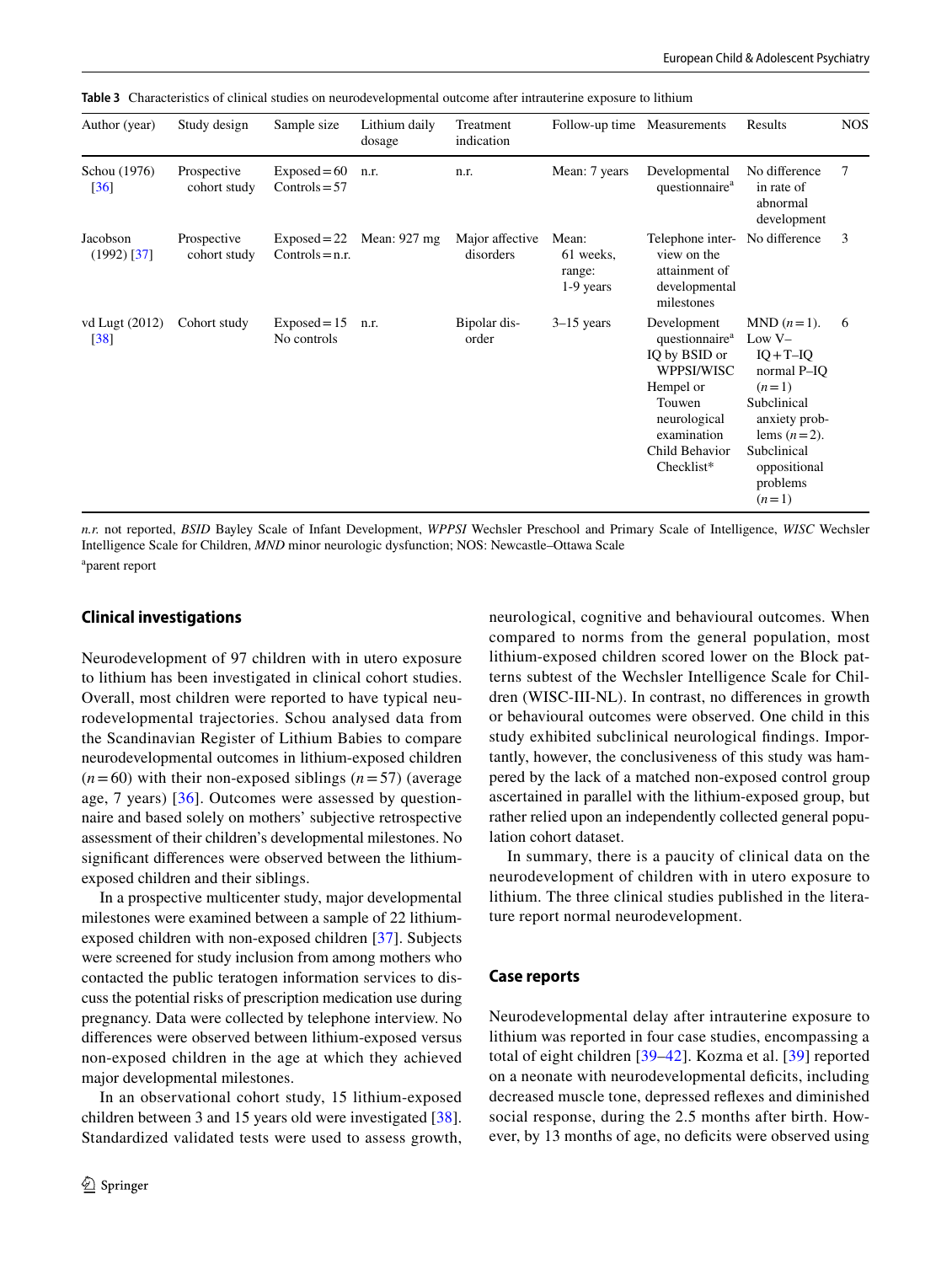<span id="page-10-0"></span>

|                                   |                             | Table 4 Characteristics of clinical studies on neurodevelopmental outcome after intrauterine exposure to antipsychotics |                                                                                                                |                                 |                |                                                                          |                                                                                                                                                                                                                  |                  |
|-----------------------------------|-----------------------------|-------------------------------------------------------------------------------------------------------------------------|----------------------------------------------------------------------------------------------------------------|---------------------------------|----------------|--------------------------------------------------------------------------|------------------------------------------------------------------------------------------------------------------------------------------------------------------------------------------------------------------|------------------|
| Author (year)                     | Study design                | Sample size                                                                                                             | Medication (daily<br>dosage)                                                                                   | Treatment indication            | Follow-up time | Measurements                                                             | Results                                                                                                                                                                                                          | N <sub>O</sub> S |
| Slone (1977) [77]                 | Prospective cohort<br>study | $Controls = 26.217$<br>$Exposed = 2141$                                                                                 | Phenothiazine antip-<br>sychotics (n.r.)                                                                       | n.r.                            | 4 years        | IQ scores                                                                | No difference                                                                                                                                                                                                    | 5                |
| Platt (1989) [73]                 | Prospective cohort<br>study | $\circ$<br>$Exposed = 192$<br>$D+Med = 11$                                                                              | Antipsychotic neuro-<br>leptics (n.r.)                                                                         | Psychotic neurotic<br>disorders | 7 years        | in newborn period,<br>at 8 months, 4 and<br>Motor development<br>7 years | ures on BSID (not<br>Newborn: increased<br>towards more fail-<br>abnormal motor<br>8 months: trend<br>activity;<br>sign.)                                                                                        | $\circ$          |
| Stika (1990) [76]                 | Cohort study                | $Cartrols = 66$<br>$Exposed = 66$                                                                                       | Chlorpromazine<br>chlorprotixene<br>$(10-25$ mg) or<br>$(5 \text{ mg})$                                        | n.r.                            | 10 years       | Teacher questionnaire                                                    | behavioural score<br>No difference in                                                                                                                                                                            | 5                |
| Auerbach (1992) [69] Cohort study |                             | $D+Med = 18$<br>$Controls = 26$<br>$Exposed = 14$                                                                       | Phenothiazine antip-<br>sychotics (varied)                                                                     | <b>INS</b>                      | 14 days        | NBAS at day 3 and<br>day 14                                              | stability and higher<br>Reduced autonomic<br>abstinence score.                                                                                                                                                   | $^{\circ}$       |
| Mortensen (2003)<br>$[7]$         | Register study              | $Controls = 755$<br>$Exposed = 63$                                                                                      | Neuroleptics (n.r.)                                                                                            | n.r.                            | $7-10$ months  | Boel test                                                                | dren = 4.1 $(95\%$ CI<br>Adjusted OR abnor-<br>mal Boel test in<br>exposed chil-<br>$1.3 - 13.0$                                                                                                                 | $\overline{ }$   |
| Johnson (2012) [70]               | Prospective cohort<br>study | $=183$<br>ADD exposed<br>$Controls = 78$<br>$Exposed = 21$                                                              | Antipsychotics com-<br>bined (n.r.)                                                                            | Anxiety and Mood<br>Disorders   | 6 months       | <b>INFANIB</b>                                                           | sure to antipsychot-<br>scores after expo-<br>Lower INFANIB<br>ics                                                                                                                                               | $\overline{ }$   |
| Peng (2013) [72]                  | Prospective cohort<br>study | $Exposed = 76$<br>$\text{Controls} = 76$                                                                                | 16 Ris (2 mg), 13 Sul<br>33 Clz (178 mg)<br>6 Qtp (550 mg)<br>$8 \text{ Olz} (8 \text{ mg})$ .<br>$(461 mg)$ , | Schizophrenia                   | 12 months      | BSID at 2, 6,<br>12 months                                               | and adaptive behav-<br>and adaptive behav-<br>2 months: lower on<br>6 months: lower on<br>cognitive, motor,<br>12 months: no dif-<br>social-emotional<br>social-emotional<br>ior scale,<br>ior scale,<br>ference | $\overline{ }$   |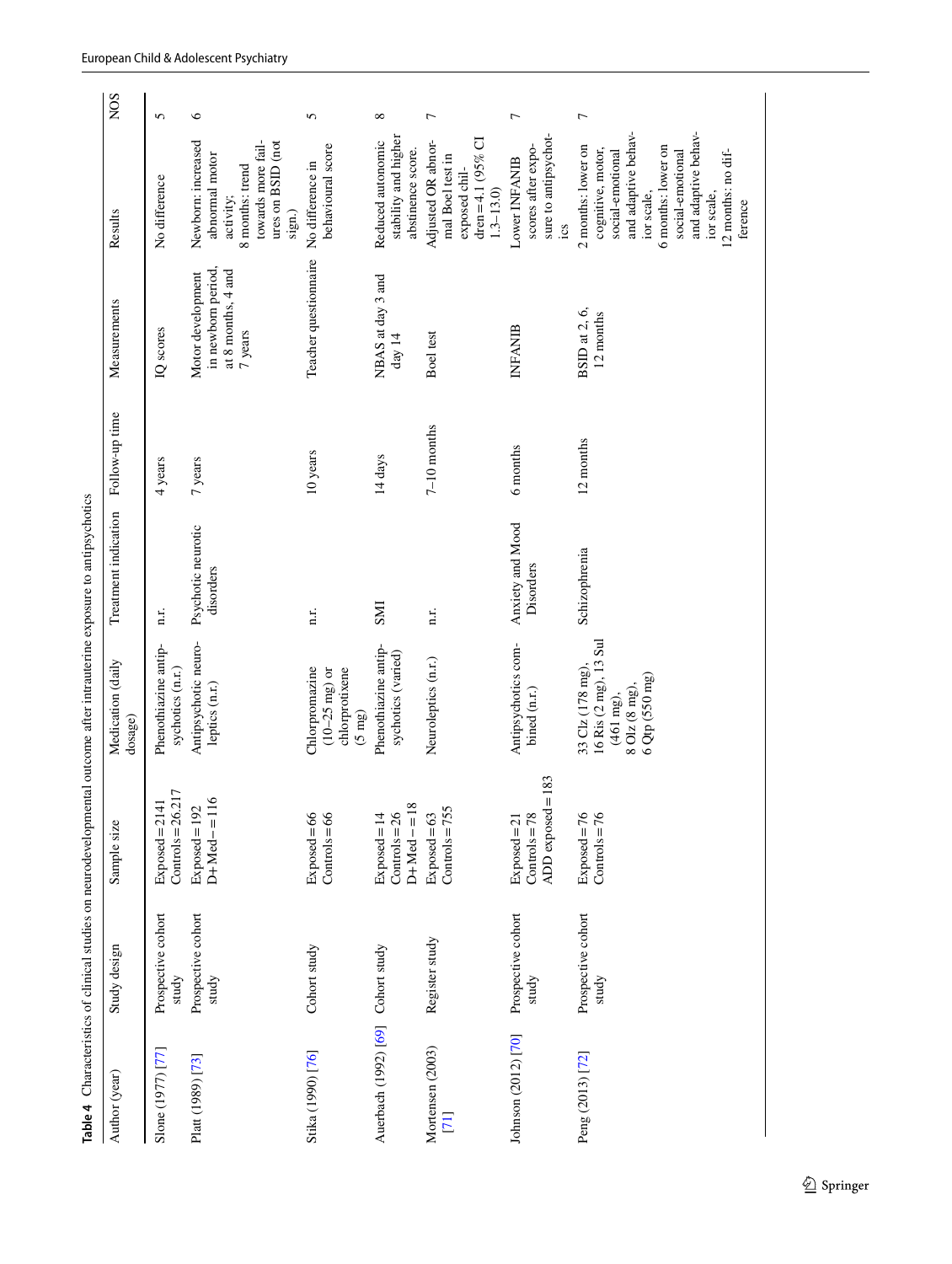|                     | sample size  |
|---------------------|--------------|
|                     | study design |
| continued<br>able 4 | uthor (year) |

| Springer |  |
|----------|--|

| Author (year)                    |                                     | Study design                     | Sample size                                                 | Medication (daily<br>dosage)                                                                     | Treatment indication Follow-up time |                                      | Measurements                           | Results                                                                                                                                       | <b>NOS</b> |
|----------------------------------|-------------------------------------|----------------------------------|-------------------------------------------------------------|--------------------------------------------------------------------------------------------------|-------------------------------------|--------------------------------------|----------------------------------------|-----------------------------------------------------------------------------------------------------------------------------------------------|------------|
| Shao (2015) <sup>a</sup><br>[80] |                                     | Post hoc analysis<br>(Peng 2013) | $Exposed = 63$                                              | Ris (2 mg), 8 Olz<br>33 Clz (178 mg),<br>30 other AP (16<br>(8 mg), 6 Qtp<br>$(550 \text{ mg}))$ | Schizophrenia                       | 12 months                            | BSID at $2, 6$ ,<br>12 months          | children compared<br>12 months: no dif-<br>behavior scores<br>for Clz exposed<br>lower adaptive<br>2 and 6 months:<br>to other AP,<br>ference |            |
| Hurault-Delarue<br>$(2016)$ [74] |                                     | Register study                   | $Con-$<br>$trols = 32.303$<br>$Exposed = 70$                | Neuroleptics (n.r.)                                                                              | n.r.                                | 24 months                            | Pediatric examination 9 months: higher | difference in mental<br>motor deficits, no<br>24 months: no dif-<br>prevalence of<br>development,<br>ference                                  |            |
|                                  | Petersen (2016) [75] Register study |                                  | $D+Med = 492$<br>$Exposed = 290$<br>$Controls =$<br>210.966 | Antipsychotics (n.r.)                                                                            | <b>INS</b>                          | 9 months to 5 years NDBD reported in | health record                          | No difference in rela-<br>[RRR 1.22 (95% CI<br>tive risk of NDBD<br>after adjustment<br>for confounders<br>$0.80 - 1.84$ ]                    | ∞          |

n.r. not reported; D+Med- control group of women with comparable treatment indication but no medication use during pregnancy, SMI severe mental illness, NDBD neurodevelopment disorders and behavioural disorders, BSID Bayle ders and behavioural disorders, *BSID* Bayley Scale of Infant and Toddler Development, *ADD* antidepressant drugs, *INFANIB* infant neurological international battery, *NBAS* Neonatal Brazelton *n.r.* not reported; *D+Med−* control group of women with comparable treatment indication but no medication use during pregnancy, *SMI* severe mental illness, *NDBD* neurodevelopment disor-Assessment Scale, *Clz* clozapine, *Ris* risperidone, *Sul* sulpride, *Qtp* quetiapine, *AP* antipsychotics, *OR* odds ratio, *RRR* relative risk ratio, *NOS* Newcastle–Ottawa scale <sup>a</sup>post hoc analysis on subsample of cohort study by Peng 2013 apost hoc analysis on subsample of cohort study by Peng 2013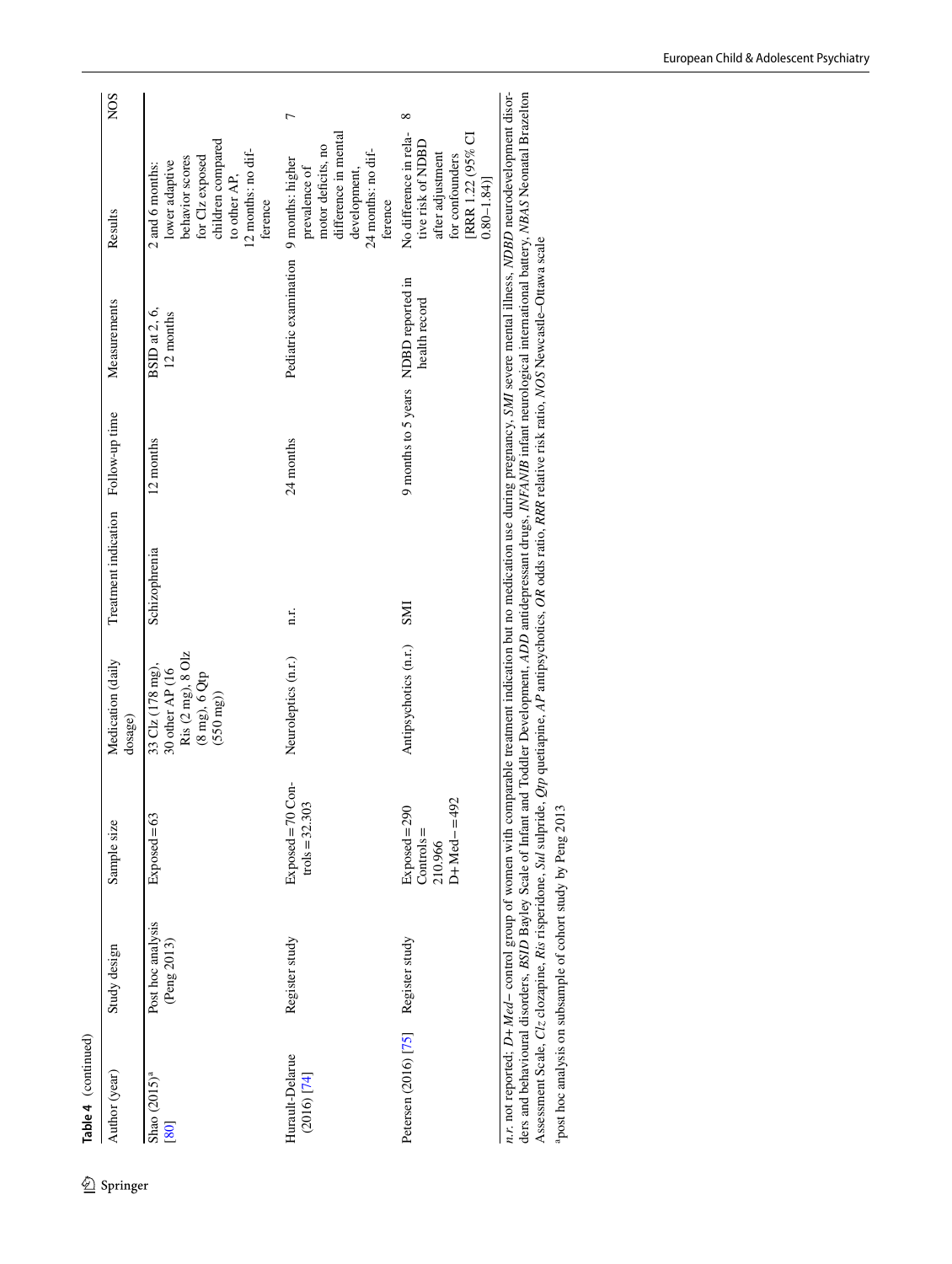the Bayley Scale of Infant Development. Morrel et al. [[43\]](#page-18-31) described a case of lithium toxicity at 35 weeks of gestation (lithium blood level: 2.6 mmol/L). The baby was born with primary cardiac muscle dysfunction and treated with isoprenaline at birth. At 12 months of age, cardiac function had normalized but there was evidence of delayed motor development and a concomitant strabismus. Delayed gross motor function was also reported in two cases with prenatal lithium exposure that did not involve lithium intoxication [[41](#page-18-32), [42\]](#page-18-30). One case report reported normal psychomotor development [[44](#page-18-33)].

# **Antipsychotics**

### **Preclinical investigations**

Eleven studies have investigated the long-term neurodevelopmental consequences of prenatal haloperidol exposure in rats. Emergence of the surface righting refex was found to be delayed  $[45]$  $[45]$ . Two studies found deficits in a circling training test [[45,](#page-18-18) [46\]](#page-18-25), a measure of motor performance and associative learning. Impairments in spatial learning were also found [[45](#page-18-18), [47,](#page-18-20) [48](#page-18-23)] using the Morris water maze, T-maze and radial arm maze. Moreover, the open feld test revealed increased rearing, ambulation and general activity [\[47,](#page-18-20) [49–](#page-18-21)[51](#page-18-24)]. One study reported fnding no diference in ambulation on the open feld test [[52](#page-18-17)]. Notably, since behaviour in the open feld test is infuenced not only by locomotor activity, but also by anxiety and exploratory behaviour [[53\]](#page-18-34), additional studies have been performed to further diferentiate these phenotypes. Indeed, consistent with an increase in anxiety, rats made fewer entries and spent less time in open arms during elevated zero and plus-maze tests [[49,](#page-18-21) [51](#page-18-24)]. Moreover, aggressive behaviour was also increased [[54](#page-18-22)]. Duration of shock-precipitated wall climbing was reduced on postnatal days 9 and 11, and there were no diferences in stimulant induced behavioural stereotypes [[55\]](#page-18-19). Lastly, from a neuroanatomical perspective, rats with intrauterine exposure to haloperidol exhibited signifcantly lower brain weight in adulthood [[56](#page-19-8)].

Eight studies have investigated the long-term neurodevelopmental efects of intrauterine exposure to chlorpromazine in rats. One study systematically investigated the onset of neurodevelopmental milestones [[57](#page-19-7)]. They found no diference in onset of eye opening, but emergence of the righting refex was delayed. Studies investigating motor development found both increases [[58](#page-19-2)] and decreases [[59\]](#page-19-0) in wheel running activity and impairments in a hanging task [\[57](#page-19-7)]. In the open feld test, latency time was decreased [[59](#page-19-0), [60\]](#page-19-4) and locomotor activity was increased [[60](#page-19-4), [61](#page-19-3)]. Similarly, spontaneous activity was normal in one study [[62\]](#page-19-5), but decreased in another [[63](#page-19-1)]. Spatial memory was found to be impaired in a mother-goal maze task, whereas no diferences were found in a T-maze task [\[61\]](#page-19-3). Studies focusing on other types of learning have reported impaired avoidance conditioning [[57](#page-19-7), [59\]](#page-19-0), reversal learning [\[62\]](#page-19-5) and operant conditioning [\[61](#page-19-3)]. Avoidance conditioning was observed to be normal [[64\]](#page-19-6). A study investigating exploratory behaviour found that rats made fewer hole dippings [[64](#page-19-6)]. Hofeld et al. [[58](#page-19-2)] did not fnd changes in emotionality testing. Susceptibility to audiogenic seizures was increased [[63](#page-19-1)]. Brain weights did not differ between chlorpromazine and placebo exposed groups [[60](#page-19-4)].

Several other antipsychotics were examined for neurode-velopmental effects. Rosengarten et al. [\[65](#page-19-22)] investigated the possible sequelae of intrauterine exposure to quetiapine, risperidone or olanzapine and found impaired spatial learning in a radial arm maze task for both risperidone and quetiapine, and disrupted short-term retention for quetiapine. Intrauterine exposure to olanzapine did not afect learning or retention. A recently published study also found impaired spatial learning and retention capability in rats with prenatal exposure to quetiapine [[66](#page-19-10)]. Two studies investigated the efects of risperidone exposure during gestation. Singh et al. [[67\]](#page-19-11) reported increased ambulation and rearing in the open feld test, and increased anxiety-like exploratory behavior in the elevated plus maze test. Intrauterine exposure to risperidone led to a dose-dependent reduction of adult brain weight. Zuo et al. [[68](#page-19-9)] also found increased ambulation, while righting refexes and spatial memory were normal. In the same study, rats with prenatal exposure to sulpiride exhibited an impaired cue response in a visual task performance and reduced spontaneous activity, while righting refexes and spatial memory were normal.

In summary, most preclinical studies found a deleterious efect of antipsychotics on motor activity, developmental milestones and refexes and spatial memory. Additionally, exposure to either haloperidol or risperidone led to decreased brain weight.

#### **Clinical investigations**

In total, neurodevelopmental data of 2934 children with in utero exposure to antipsychotics have been published involving nine clinical cohort studies. Six studies reported neurodevelopmental delays or deficits after prenatal exposure to antipsychotics [[69](#page-19-15)[–74](#page-19-20)], while three studies reported normal developmental outcomes [[75](#page-19-21)–[77](#page-19-12)]. Most studies reported antipsychotic exposure on the basis of a single broad category, which combined a wide variety of antipsychotics. The initial report of abnormalities of motor development in children with intrauterine exposure to antipsychotic was authored by Platt in a cohort of 192 children exposed to antipsychotic neuroleptics and 116 children of women with a history of psychiatric disorders described as psychotic/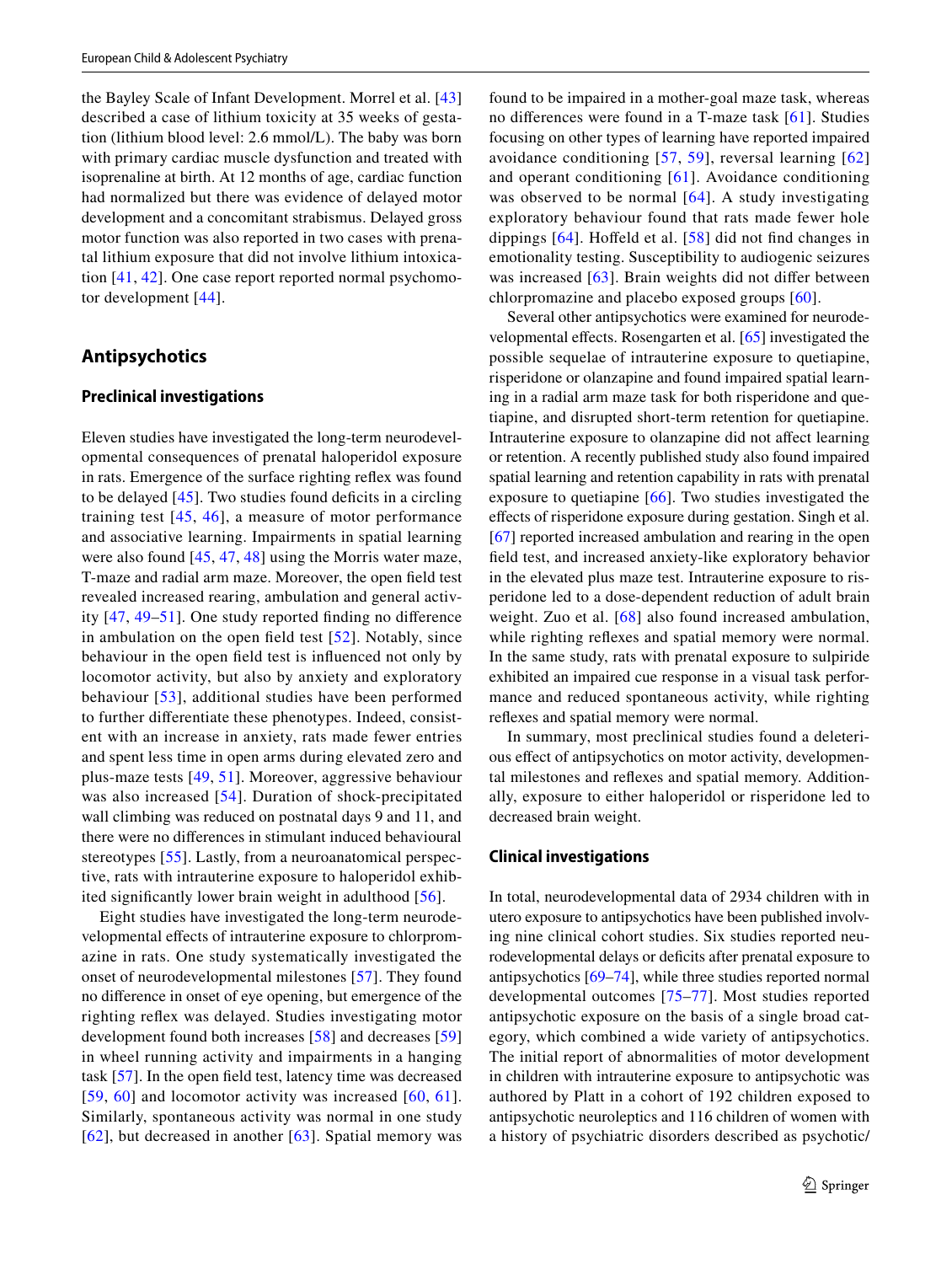neurotic but without antipsychotic treatment. Notably, defcits at the neonatal assessment of motor activity were more severe than at 8 months of age, when there was a non-significant trend towards more failures based on the Bayley gross motor assessment [[73\]](#page-19-13). Another study examined 21 children with prenatal antipsychotic exposure, 183 children with prenatal antidepressant exposure and 78 non-exposed children at 6 months of age [[78](#page-19-23)]. Children with prenatal exposure to antipsychotics had lower scores on the infant neurological international battery (INFANIB) compared to children with prenatal antidepressant exposure or non-exposed children. Comparable results were found in a recent register-based study in France [[74](#page-19-20)]. Psychomotor development, assessed by pediatric examination, was compared between 70 children with prenatal neuroleptic exposure and 32.303 nonexposed controls. A higher prevalence of motor deficits was reported in exposed children at 9 months of age, a diference that was no longer present at 24 months of age. No diferences in cognitive development were observed. A Danish general population register-based study reported an association between drug prescriptions during pregnancy and results on the Boel test, a psychomotor development test assessed at 7–10 months of age [\[71](#page-19-16)]. Specifcally, the odds ratio for an abnormal Boel test was 4.1 (95% CI 1.3–13.0) among children with intrauterine exposure to neuroleptic medication after adjustment for several confounders including gestational age, birth weight and breastfeeding. In contrast, Stika et al. [[76\]](#page-19-14) reported fnding no discernible adverse behavioural outcomes based on evaluations made by their classroom teachers in 10-year-old children with prenatal neuroleptic exposure.

Using data from two large electronic primary care databases in the UK, Petersen et al. investigated the risks and benefits of psychotropic medication during pregnancy. They compared the prevalence of neurodevelopmental and behavioural disorders in children with prenatal exposure to antipsychotics, children with no antipsychotic exposure whose mothers discontinued antipsychotic treatment before pregnancy and non-exposed children whose mother was not prescribed antipsychotic treatment in the 24 months before pregnancy. They found an increased risk of neurodevelopmental and behavioural disorders in children exposed to antipsychotics with a relative risk ratio (RRR) of 1.58 (95% CI 1.04–2.40). However, after adjustment for possible confounders, these diferences were no longer statistically signifcant (RRR 1.22, 95% CI 0.80–1.84) [\[75](#page-19-21)]. An earlier study, focused specifcally on phenothiazine antipsychotics, similarly reported no diference in intelligence quotient scores among 4-year-old children, of which 2141 had prenatal exposure and 26,217 were non-exposed [[77\]](#page-19-12). Notably, however, a higher burden of neonatal withdrawal symptoms and autonomic instability was reported 14 days after birth in neonates with intrauterine exposure to phenothiazine antip-sychotics [\[69](#page-19-15)].

More recent studies have also focused on the long-term developmental consequences of intrauterine exposure to atypical antipsychotics. Peng et al. [[79\]](#page-19-24) prospectively investigated 76 children with intrauterine exposure to atypical antipsychotics and 76 non-exposed controls, from birth until 12 months of age. Neurobehavioural development was assessed by the Bayley Scale of Infant and Toddler Development (BSID) at 2, 6 and 12 months of age. At 2 months of age, antipsychotic-exposed children exhibited signifcantly lower scores regarding cognitive, motor, social-emotional, and adaptive behavioural functioning. At 6 months of age, scores regarding social-emotional and adaptive behavioural functioning were still lower, but not signifcantly diferent between groups in cognitive or motor scores. In contrast, by 12 months of age none of these efects persisted. A post hoc analysis revealed that children prenatally exposed to clozapine had lower scores on the BSID adaptive behavior scale at the ages of 2 and 6 months compared to children exposed to other atypical antipsychotics [\[80](#page-19-19)]. However, this diference was also no longer present at 12 months of age.

Although studies varied in measurements and followup time, fve cohort studies [[70–](#page-19-17)[74,](#page-19-20) [80](#page-19-19)] investigated motor development of children with in utero exposure to antipsychotics. These studies consistently showed a defcit in motor functioning in the frst 9 months of life, but which appeared to spontaneously resolve based on subsequent follow-up assessments.

### **Case reports**

Overall, case studies on intrauterine exposure to frst generation antipsychotics have largely reported normal neurodevelopment [[81–](#page-19-25)[88](#page-19-26)]. Additionally, although most case studies involving prenatal exposure to second generation antipsychotics have also reported normal infant and child development [[81](#page-19-25), [88](#page-19-26)[–101\]](#page-20-0), several case reports have found neurodevelopmental delays or deficits. Two cases reported speech delay, one involving risperidone and the other clozapine [[102](#page-20-1), [103\]](#page-20-2). One case reported abnormal behavioral development following prenatal exposure to risperidone and ziprasidone [\[103\]](#page-20-2). Impaired motor development has been reported following exposure to olanzapine, clozapine or risperidone [[104–](#page-20-3)[106\]](#page-20-4).

#### **Risk of bias and quality of the included studies**

The risk of bias for the included preclinical studies is presented in the Supplementary Material (Supplement 3). Notably, many lack descriptions of the assessed domains, thereby making the risk of bias unclear (e.g., selection bias, performance bias, detection bias or attrition bias). In 34% of the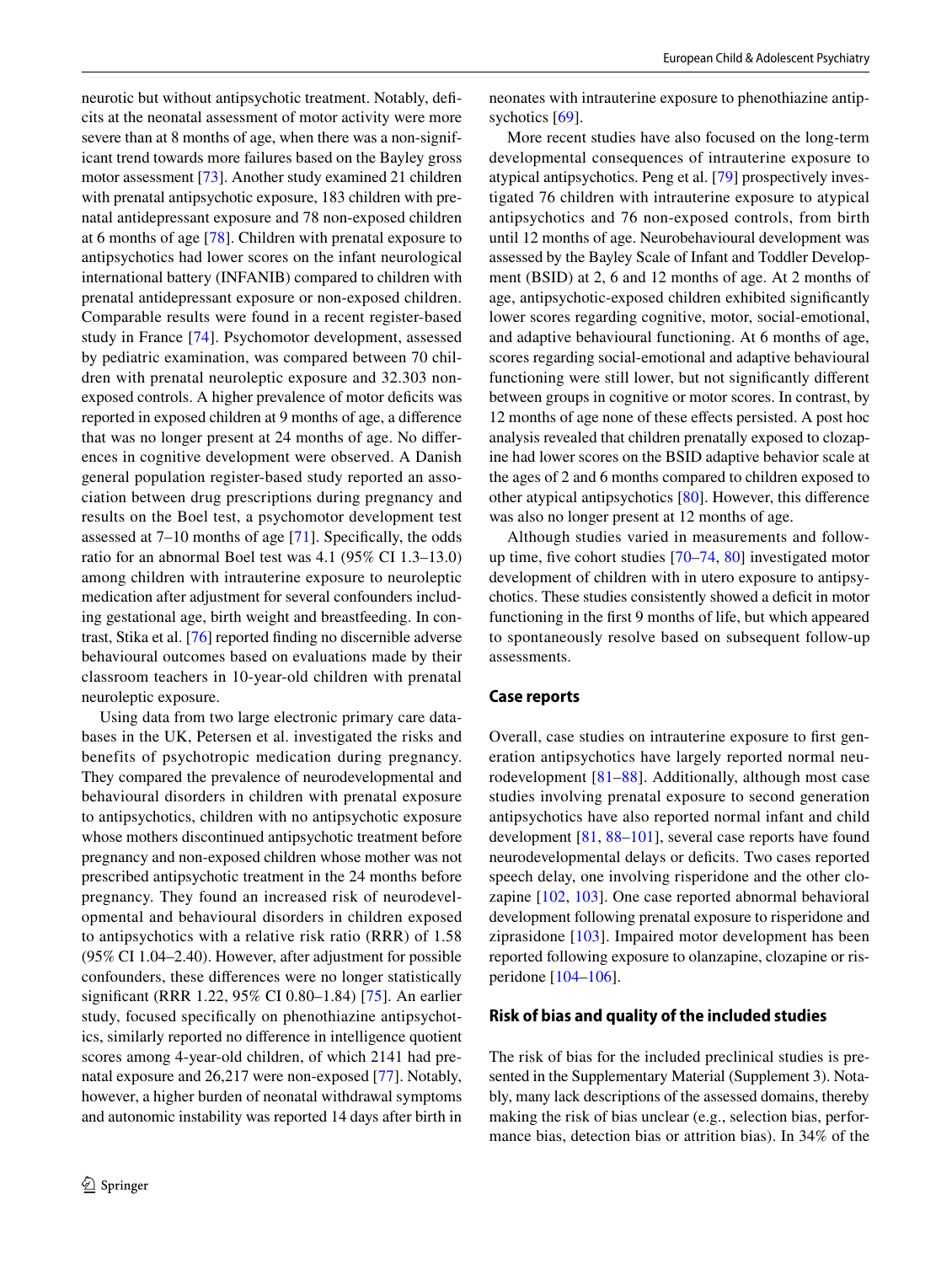preclinical studies, cross-fostering after birth was applied in order to control for medication-induced changes in maternal care.

NOS scores of clinical cohort studies varied between three and eight points (Table [3](#page-9-0) and [4](#page-10-0)). Only three cohort studies properly controlled for maternal mental illness, widely considered the most important confounder in studies of intrauterine exposure to prescription psychotropic medication. In the other studies, neurodevelopment was compared between children with prenatal exposure to lithium or antipsychotics versus unafected children, thereby leaving unaddressed the risk of confounding by indication. Moreover, few clinical studies controlled for additional confounders such as maternal age, congenital malformations, preterm birth, or smoking and alcohol use during pregnancy, often because information on these factors was not available. In most studies of antipsychotic exposure, developmental assessments were standardized and validated, although some studies based their results on non-validated questionnaires or information obtained exclusively from medical records. The quality of the included studies on lithium exposure is poor, as only one cohort study used validated measurements of neurodevelopment. Unfortunately, this study did not compare their fndings with a formal control group. Regarding case studies, their quality is generally considered low with a high risk of publication bias. Indeed, most case studies did not assess neurodevelopment using validated objective measures.

#### **Meta‑analysis**

Three out of fve studies that investigated neuromotor defcits in children with in utero exposure to antipsychotics provided sufficient data and were included in a meta-analysis [[70,](#page-19-17) [72,](#page-19-18) [74\]](#page-19-20). Figure [2](#page-14-0) shows the relative risk of neuromotor deficits for antipsychotic exposure for all reported follow-up assessments (six efect sizes). Pooled relative risk calculated using fxed efect estimation was 1.97 (95%CI 1.47–2.62; *Z* value: 4.59,  $p < 0.001$ ) with absence of heterogeneity ( $l^2 0\%$ ,  $p=0.622$ ). Since studies reported multiple follow-up outcomes, this pooled estimate should be interpreted with care.

Two studies [[70,](#page-19-17) [72\]](#page-19-18) reported follow-up outcomes at 6 months. The pooled relative risk was 1.63 (95% CI 1.22–2.19; *Z* value = 3.29;  $p = 0.001$ , fixed effect) with absence of heterogeneity ( $l^2 = 0\%$ ,  $p = 0.849$ ), indicating a 63% increased risk for neuromotor defcits at 6 months (Fig. [3\)](#page-15-0).



Risk associated with antipsychotic exposure

<span id="page-14-0"></span>**Fig. 2** Relative risk estimates including the 95% confdence interval limits of neuromotor defcits for antipsychotic exposure for all reported follow-up assessments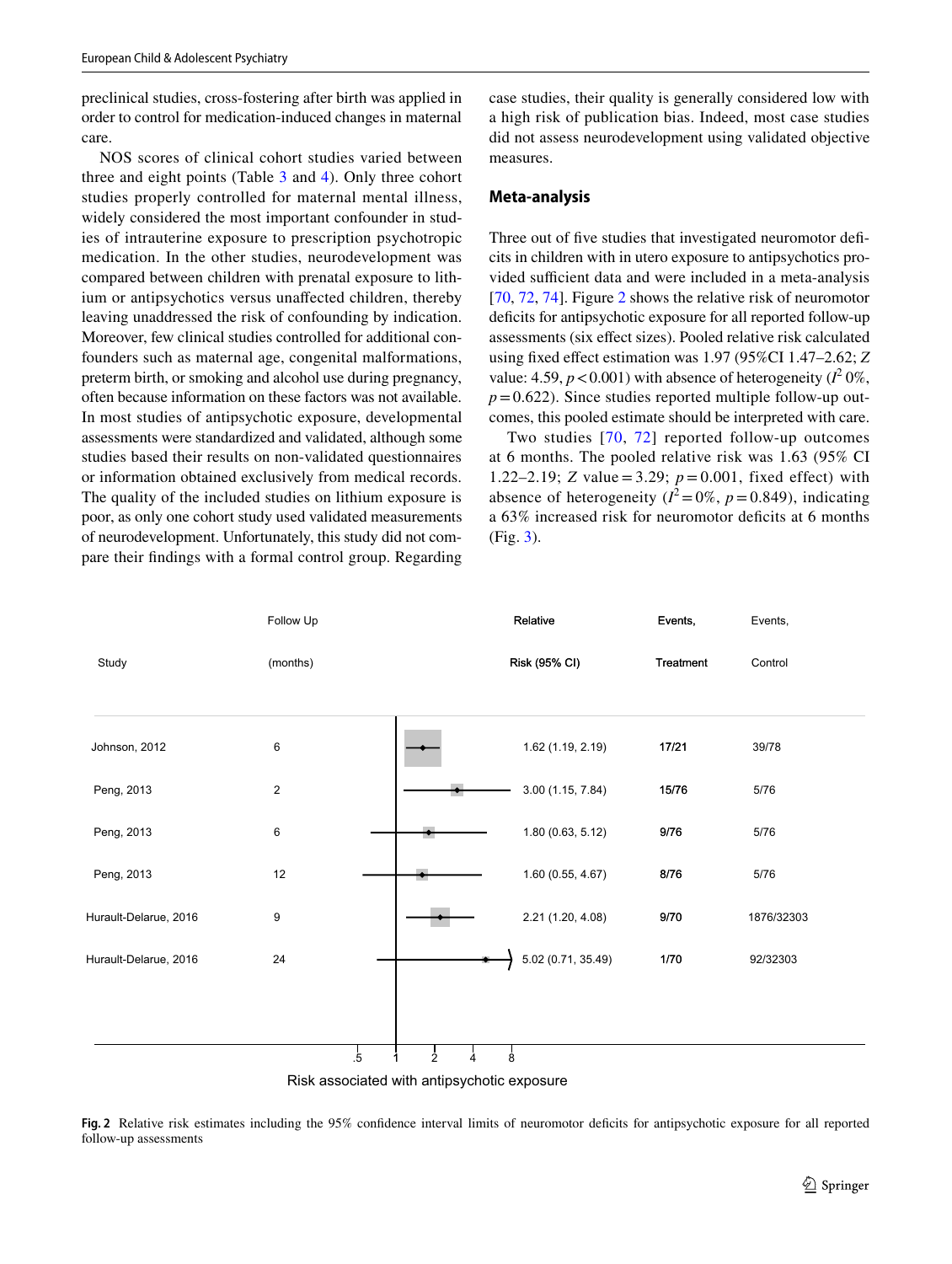

<span id="page-15-0"></span>**Fig. 3** Relative risk estimates including the 95% confdence interval of neuromotor defcits for antipsychotic exposure at 6 months of follow-up. The pooled relative risk was estimated using a fixed-effects estimation

Next we performed a random efects meta-regression analysis to study the longitudinal infuence of intrauterine exposure to antipsychotics on motor development. For each study, we included the initial follow-up assessment. The direction of the regression coefficient suggested a decrease of the impact of intrauterine exposure to antipsychotics on neuromotor deficits over time. However, there was no statistically significant effect  $(-0.03; 95%$  CI −1.26 to 1.20;  $p = 0.80$ ). Residual heterogeneity was substantial ( $l^2 = 49\%$ ). In conclusion, in this meta-analysis we were able to partially confrm the negative efect of antipsychotic exposure on motor development. However, we were not able to confrm the transient nature of the neuromotor defcits.

## **Discussion**

In this systematic review article and meta-analysis, we present an overview of the current literature regarding longterm neurodevelopmental efects of lithium and antipsychotics. Towards this goal, we included both preclinical and clinical studies. Preclinical studies have the potential to investigate the efect of medication exposure using more optimal study designs in which important biases in clinical studies, such as confounding by indication, can be directly addressed. Notably, although preclinical fndings may not always be translatable into clinical practice, they have the

potential to provide mechanistic insights and reveal indications of possible risks in situations for which well-controlled high-quality clinical studies are lacking. Undoubtedly, however, disproportionate weight should be given to evidence discerned from relevant clinical studies when helping women to consider the risks and benefts of their perinatal treatment options.

Overall, fndings from preclinical studies suggest a deleterious efect of lithium on locomotor activity and delayed development of eye opening and righting refexes. Additionally, brain weight was found to be lower in lithium-exposed ofspring. Clinical studies of ofspring neurodevelopment after intrauterine exposure to lithium generally reported normal development. However, two out of the three studies based their results exclusively on retrospective maternal reports, while the third study lacked a formal control group. The lack of clinical studies on the risks of lithium use during pregnancy might be due to the fact that lithium is a naturally occurring element that was never patented. Another explanation for the knowledge gap on long-term neurodevelopmental efects of lithium exposure might be the (earlier recognized) association with cardiac malformations. This association was frst reported in the 1970′s by Schou et al. and a recent study by Patorno et al. confrmed this association although the authors report that the risk was lower than previously suggested [\[10,](#page-17-5) [107](#page-20-5)]. These fndings have infuenced treatment guidelines in the United Stated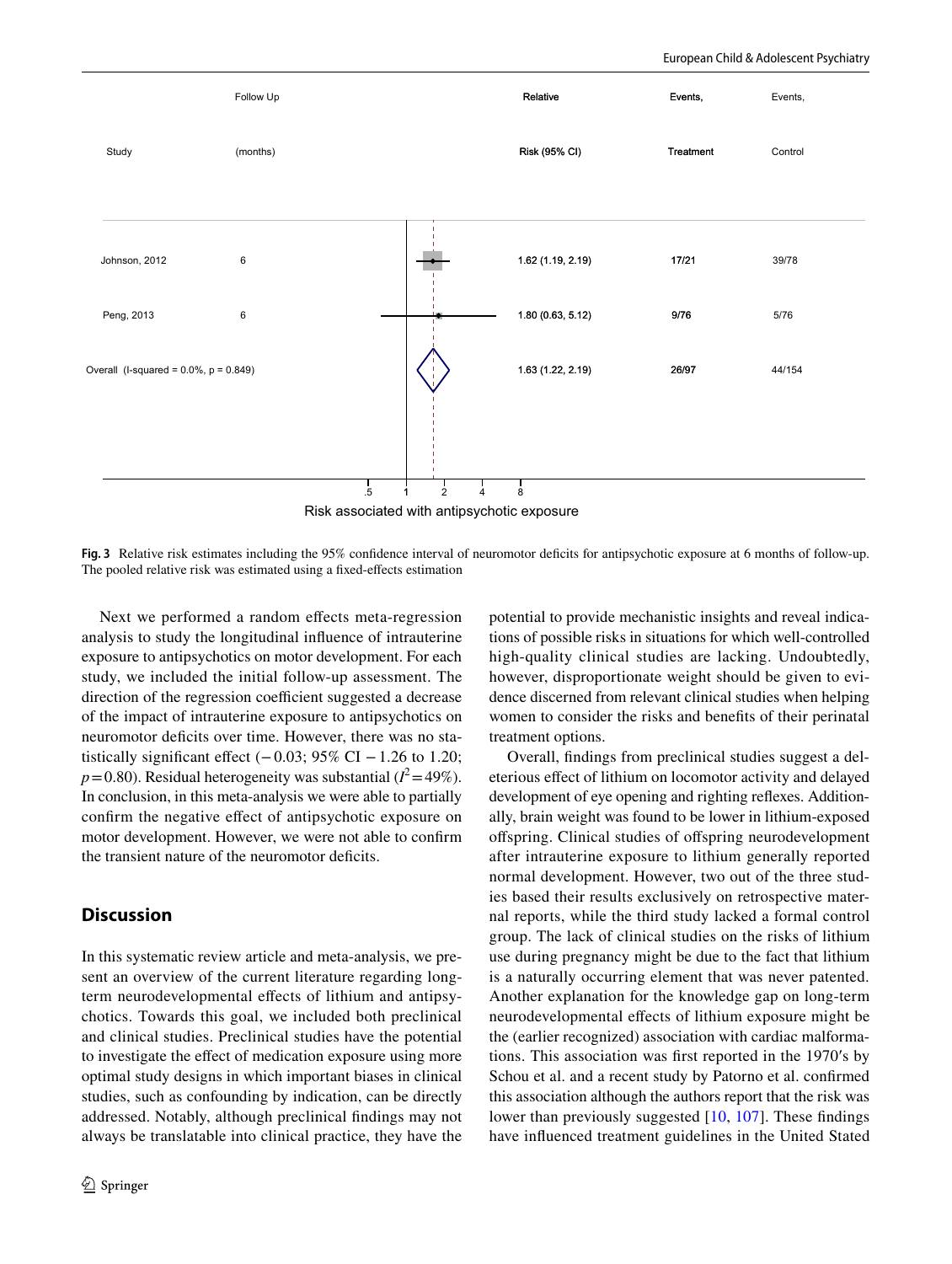and the United Kingdom, where lithium use during preg-nancy is discouraged [\[108,](#page-20-6) [109](#page-20-7)], and possibly also influenced research to focus on congenital malformations rather than on neurodevelopment.

Despite the many diferences in methodology, preclinical studies consistently reported adverse neurodevelopmental and behavioural effects of prenatal exposure to antipsychotics. Antipsychotics seem to increase locomotor activity and anxiety, as well as impair cognition, in exposed offspring. Lastly, and of important consideration for clinical translational potential, brain weight was found to be lower in offspring with intrauterine exposure to haloperidol and risperidone. Most studies of antipsychotics involved haloperidol and chlorpromazine, while a much smaller number focused on varied atypical antipsychotics. At present, there is insufficient evidence to conclude whether the neurodevelopmental impact of prenatal exposure to antipsychotics is dependent upon the specifc type or class. Findings from clinical studies of antipsychotic exposure are inconsistent and difficult to interpret due to the considerable diferences in methodology and follow-up period. Several studies reported a delay in neurodevelopment among infants with intrauterine exposure to antipsychotics. However, these early neurodevelopmental delays were frequently transient, having resolved on subsequent longitudinal follow-up assessments. The most consistent fnding was a transient delay in motor development. This was confrmed in our meta-analysis with a relative risk of 1.36 for neuromotor defcits after in utero exposure to antipsychotics at 6 months of follow-up. However, this estimate was based on only two studies. More studies are needed to provide a more robust estimate and to study the course of motor development over time. Most studies had a follow-up period of less than 2 years, for which later-onset neurodevelopmental sequelae cannot be excluded. Based on the currently available reports, no distinction between the various types of antipsychotics can be made as most studies combined diferent types and classes of antipsychotics into a single broad category, presumably to increase statistical power.

Clinical fndings might have been afected by confounding by indication, since most studies compared exposed children to non-exposed children of mothers with no history of psychiatric illness. Therefore, studies have not been able to adequately adjust for genetic predisposition, psychiatric illness during pregnancy, or parenting, all of which would be expected to independently infuence child development [[110–](#page-20-8)[112\]](#page-20-9). Regardless of medication exposure, offspring of patients with schizophrenia and bipolar disorder have an increased risk to develop any mental illness [[113\]](#page-20-10) and experience more cognitive impairments [[114–](#page-20-11)[116\]](#page-20-12). A recent study found impairment of motor function among children with a familial risk of schizophrenia [\[117\]](#page-20-13). Additionally, studies using structural MRI have reported decreased white

and gray matter volume in ofspring of parents with bipolar disorder or schizophrenia [[118](#page-20-14)[–121\]](#page-21-0). It is therefore of particular importance for future studies to compare psychotropic medication-exposed children to non-exposed children of mothers with similar psychopathology.

Our fndings may have been infuenced by publication bias, since studies without signifcant results are less likely to be published [\[122\]](#page-21-1). This is particularly the case for preclinical studies. As a result, the rate and severity of neurodevelopmental deficits presented in this review might be an overestimation. However, the paucity of evidence regarding the long-term efects of intrauterine exposure to lithium or antipsychotics may also lead to a blunted motivation to invest in studies of the potential adverse neurodevelopmental consequences and consequent underreporting of associations. Undoubtedly more studies of higher quality will be required in order to address these questions with greater certainty.

Our results show a discrepancy between fndings from preclinical and clinical studies, with preclinical studies reporting more discernible neurodevelopmental deficits. As mentioned above, publication bias might be part of the explanation. In addition, many preclinical studies used high dosages of medications, exceeding 80% occupancy of the D2-receptor causing more side-effects [[123](#page-21-2)]. Lastly, species diferences cannot be disregarded as a potential source of discrepancy between pharmacological studies in animals and humans.

High quality clinical studies will be required in order to properly assess the risk of adverse neurodevelopmental efects of intrauterine exposure to lithium and antipsychotics. Randomized controlled trials are often considered the best approach to studying causal inference. However, there is broad consensus that randomized assignment for the purpose of studying medication side efects is unethical [\[124\]](#page-21-3). Furthermore, placebo-controlled randomization of women with mental health indications for lithium or antipsychotics is also considered unethical when treatment is medically indicated, but also regarding exposure of the fetus when treatment is not medically indicated. Future studies of neurodevelopmental outcome in children with intrauterine exposure to psychotropic medication will therefore have to continue to rely upon clinical cohort studies, for which non-randomized designs can be well suited for studying unintended pharmacological efects [\[125\]](#page-21-4). However, cohort studies should ideally have a prospective design with extended follow-up periods utilizing validated standardized neurodevelopmental outcome measures. Moreover, in an effort to reduce confounding by indication, the primary comparison group for exposed children should involve non-exposed children of mothers with similar psychopathology. Since it is unlikely that medicated and non-medicated pregnant women have the same disease severity, cohort studies should also consider designs in which pregnant women treated with lithium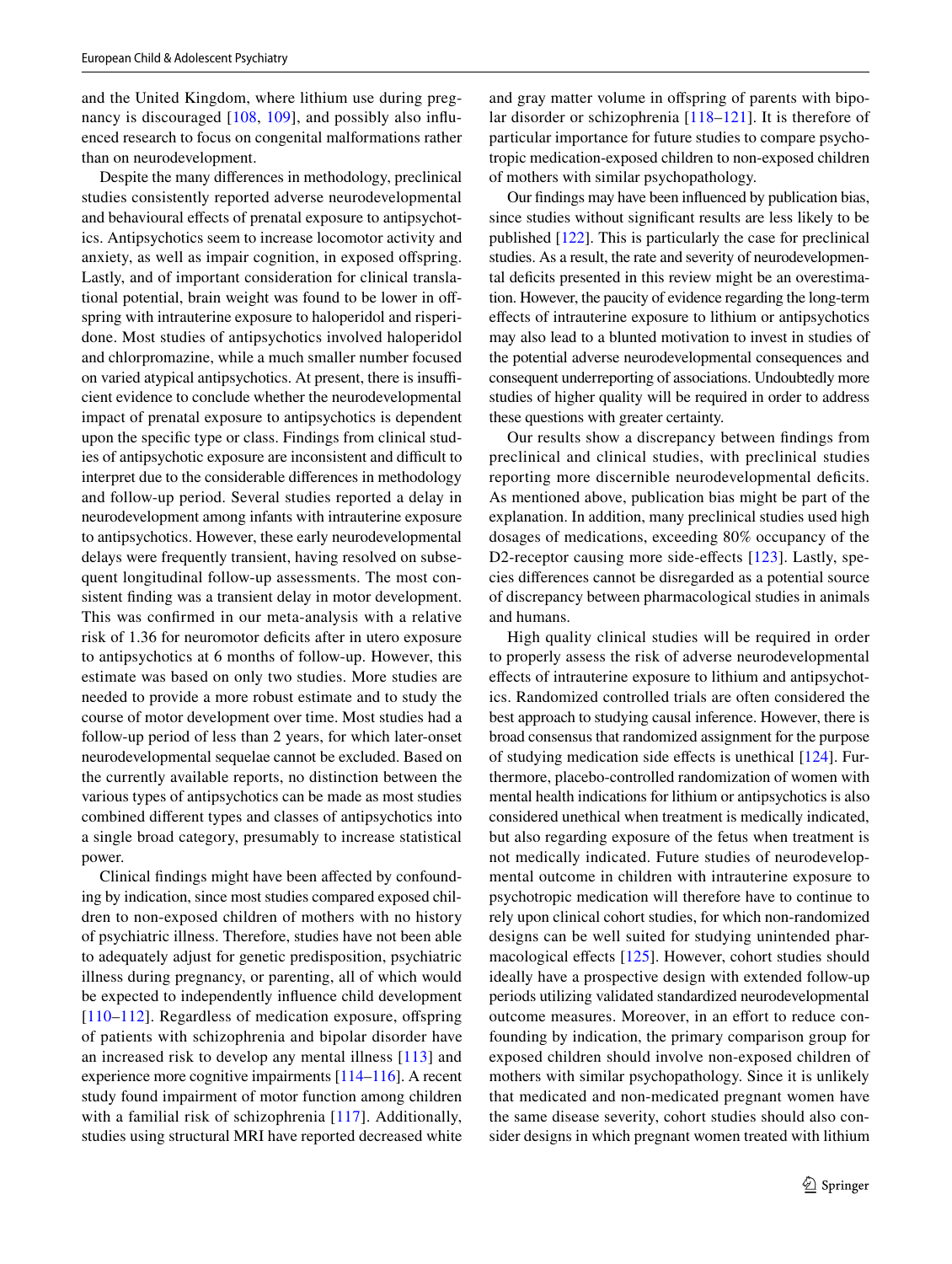or antipsychotics are compared to pregnant women with the same psychiatric disorder but other pharmacological treatments.

The decision for pharmacological treatment during pregnancy should always be decided through a patient-centered discussion with their healthcare provider by carefully weighing the risks and benefts of various treatment options and by developing an individualised treatment plan.

# **Conclusion**

Prenatal exposure to lithium or antipsychotics has an adverse efect on neurodevelopment and behaviour in mice and rats, but the precise mechanisms remain unclear. In humans, the existence and nature of any efects remains poorly determined. At present, there is insufficient evidence to estimate the neurodevelopmental efects of intrauterine exposure to lithium. Although several studies have reported a transient neurodevelopmental delay following intrauterine exposure to antipsychotics, the current lack of high quality clinical investigations substantially limits the conclusiveness of the available evidence. In particular, improved clinical studies will require prospective designs with longer follow-up periods and more extensive assessments including validated measures of child development, in order to ofer more substantiated evidence-based advice to women with bipolar disorder or psychotic disorders regarding the risks and benefts of pharmacotherapy during pregnancy.

**Acknowledgements** The authors would like to thank Wichor Bramer (Information Specialist, Erasmus Medical Center) for his assistance with the literature search for this study.

### **Compliance with ethical standards**

**Conflict of interest** On behalf of all authors, the corresponding author states that there is no confict of interest.

**Open Access** This article is distributed under the terms of the Creative Commons Attribution 4.0 International License [\(http://creativeco](http://creativecommons.org/licenses/by/4.0/) [mmons.org/licenses/by/4.0/](http://creativecommons.org/licenses/by/4.0/)), which permits unrestricted use, distribution, and reproduction in any medium, provided you give appropriate credit to the original author(s) and the source, provide a link to the Creative Commons license, and indicate if changes were made.

# **References**

- <span id="page-17-0"></span>1. Geddes JR, Miklowitz DJ (2013) Bipolar Disorder 3 Treatment of bipolar disorder. Lancet 381(9878):1672–1682
- <span id="page-17-1"></span>2. Freedman R (2003) Schizophrenia. New Engl J Med 349(18):1738–1749
- <span id="page-17-2"></span>3. Gilbert PL, Harris MJ, Mcadams LA, Jeste DV (1995) Neuroleptic withdrawal in schizophrenic-patients—a review of the literature. Arch Gen Psychiatry 52(3):173–188
- 4. Viguera AC, Nonacs R, Cohen LS, Tondo L, Murray A, Baldessarini RJ (2000) Risk of recurrence of bipolar disorder in pregnant and nonpregnant women after discontinuing lithium maintenance. Am J Psychiatry 157(2):179–184. [https://doi.](https://doi.org/10.1176/appi.ajp.157.2.179) [org/10.1176/appi.ajp.157.2.179](https://doi.org/10.1176/appi.ajp.157.2.179)
- <span id="page-17-3"></span>5. Viguera AC, Whitfeld T, Baldessarini RJ, Newport DJ, Stowe Z, Reminick A, Zurick A, Cohen LS (2007) Risk of recurrence in women with bipolar disorder during pregnancy: prospective study of mood stabilizer discontinuation. Am J Psychiatry 164(12):1817–1824. [https://doi.org/10.1176/appi.ajp.2007.06101](https://doi.org/10.1176/appi.ajp.2007.06101639) [639](https://doi.org/10.1176/appi.ajp.2007.06101639)
- <span id="page-17-4"></span>6. Reis M, Kallen B (2008) Maternal use of antipsychotics in early pregnancy and delivery outcome. J Clin Psychopharm 28(3):279–288. <https://doi.org/10.1097/Jcp.0b013e318172b8d5>
- <span id="page-17-6"></span>7. Kallen B, Tandberg A (1983) Lithium and pregnancy—a cohort study on manic-depressive women. Acta Psychiatry Scand 68(2):134–139. [https://doi.org/10.1111/j.1600-0447.1983.tb069](https://doi.org/10.1111/j.1600-0447.1983.tb06991.x) [91.x](https://doi.org/10.1111/j.1600-0447.1983.tb06991.x)
- 8. Weinstein MR, Goldfeld MD (1975) Cardiovascular malformations with lithium use during pregnancy. Am J Psychiatry 132(5):529–531
- <span id="page-17-7"></span>9. Diav-Citrin O, Shechtman S, Tahover E, Finkel-Pekarsky V, Arnon J, Kennedy D, Erebara A, Einarson A, Ornoy A (2014) Pregnancy outcome following in utero exposure to lithium: a prospective, comparative, Observational Study. Am J Psychiatry 171(7):785–794. <https://doi.org/10.1176/appi.ajp.2014.12111402>
- <span id="page-17-5"></span>10. Patorno E, Huybrechts KF, Bateman BT, Cohen JM, Desai RJ, Mogun H, Cohen LS, Hernandez-Diaz S (2017) Lithium Use in Pregnancy and the Risk of Cardiac Malformations. N Engl J Med 376(23):2245–2254.<https://doi.org/10.1056/NEJMoa1612222>
- <span id="page-17-8"></span>11. Galbally M, Snellen M, Power J (2014) Antipsychotic drugs in pregnancy: a review of their maternal and fetal efects. Ther Adv Drug Saf 5(2):100–109. [https://doi.org/10.1177/2042098614](https://doi.org/10.1177/2042098614522682) [522682](https://doi.org/10.1177/2042098614522682)
- <span id="page-17-9"></span>12. Coughlin CG, Blackwell KA, Bartley C, Hay M, Yonkers KA, Bloch MH (2015) Obstetric and neonatal outcomes after antipsychotic medication exposure in pregnancy. Obstet Gynecol 125(5):1224–1235. [https://doi.org/10.1097/AOG.0000000000](https://doi.org/10.1097/AOG.0000000000000759) [000759](https://doi.org/10.1097/AOG.0000000000000759)
- <span id="page-17-10"></span>13. Boden R, Lundgren M, Brandt L, Reutfors J, Andersen M, Kieler H (2012) Risks of adverse pregnancy and birth outcomes in women treated or not treated with mood stabilisers for bipolar disorder: population based cohort study. BMJ 345:E7085. [https](https://doi.org/10.1136/bmj.e7085) [://doi.org/10.1136/bmj.e7085](https://doi.org/10.1136/bmj.e7085)
- 14. Bennedsen BE, Mortensen PB, Olesen AV, Henriksen TB (1999) Preterm birth and intra-uterine growth retardation among children of women with schizophrenia. Br J Psychiatry 175:239–245. <https://doi.org/10.1192/bjp.175.3.239>
- <span id="page-17-11"></span>15. Jablensky AV, Morgan V, Zubrick SR, Bower C, Yellachich LA (2005) Pregnancy, delivery, and neonatal complications in a population cohort of women with schizophrenia and major afective disorders. Am J Psychiatry 162(1):79–91. [https://doi.](https://doi.org/10.1176/appi.ajp.162.1.79) [org/10.1176/appi.ajp.162.1.79](https://doi.org/10.1176/appi.ajp.162.1.79)
- <span id="page-17-12"></span>16. Barker DJP (1990) The Fetal and Infant Origins of Adult Disease. BMJ 301(6761):1111–1111
- <span id="page-17-13"></span>17. Schlotz W, Phillips DI (2009) Fetal origins of mental health: evidence and mechanisms. Brain Behav Immun 23(7):905–916. <https://doi.org/10.1016/j.bbi.2009.02.001>
- <span id="page-17-14"></span>18. Malhi GS, Outhred T (2016) Therapeutic mechanisms of lithium in bipolar disorder: recent advances and current understanding. CNS Drugs 30(10):931–949. [https://doi.org/10.1007/s4026](https://doi.org/10.1007/s40263-016-0380-1) [3-016-0380-1](https://doi.org/10.1007/s40263-016-0380-1)
- <span id="page-17-15"></span>19. Chuang DM, Wang Z, Chiu CT (2011) GSK-3 as a target for lithium-induced neuroprotection against excitotoxicity in neuronal cultures and animal models of ischemic stroke. Front Mol Neurosci 4:15.<https://doi.org/10.3389/fnmol.2011.00015>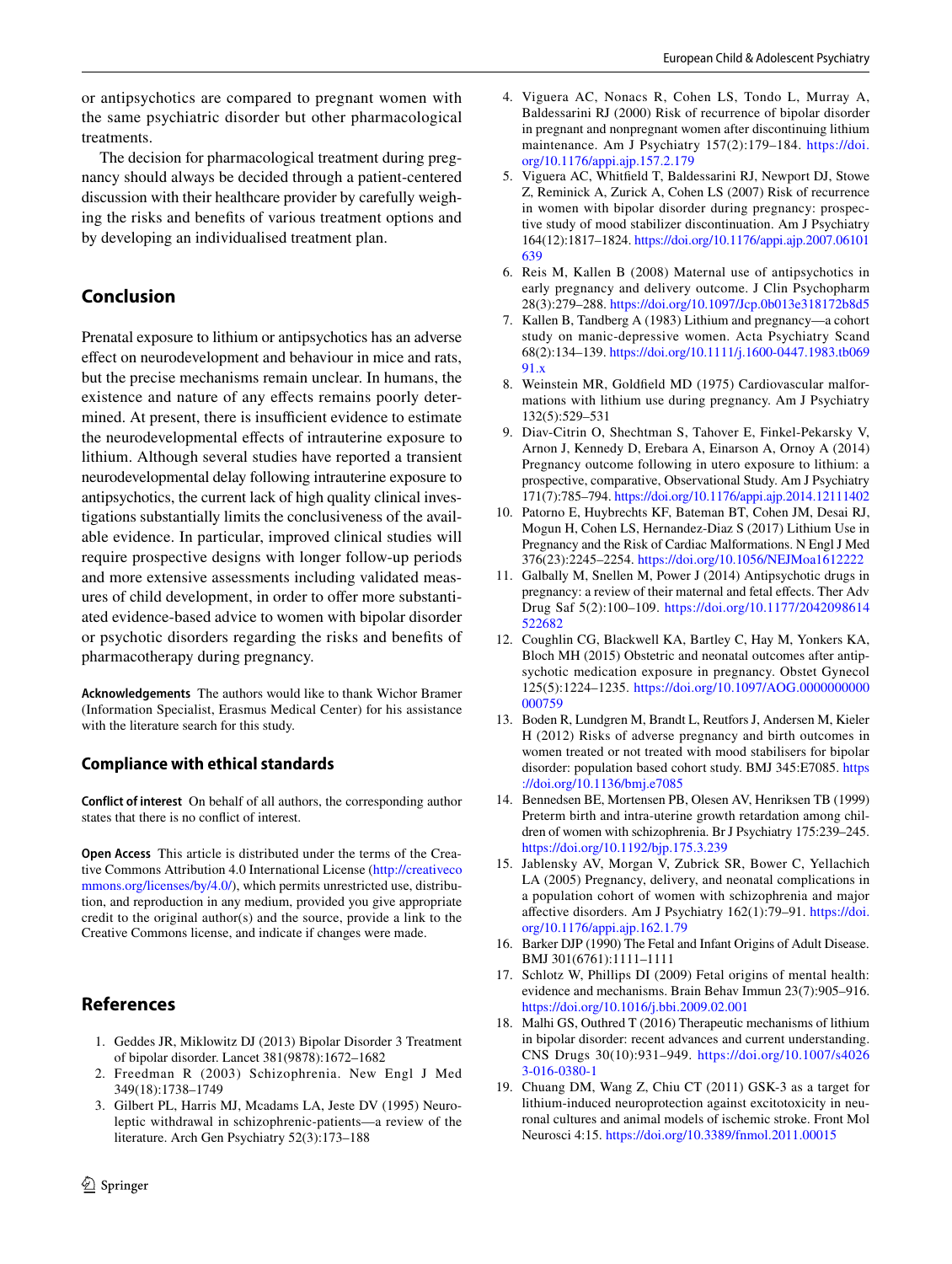- <span id="page-18-0"></span>20. Lally J, MacCabe JH (2015) Antipsychotic medication in schizophrenia: a review. Br Med Bull 114(1):169–179. [https://doi.](https://doi.org/10.1093/bmb/ldv017) [org/10.1093/bmb/ldv017](https://doi.org/10.1093/bmb/ldv017) **ldv017[pii]**
- <span id="page-18-1"></span>21. Kusumi I, Boku S, Takahashi Y (2015) Psychopharmacology of atypical antipsychotic drugs: from the receptor binding profle to neuroprotection and neurogenesis. Psychiatry Clin Neurosci 69(5):243–258. <https://doi.org/10.1111/pcn.12242>
- <span id="page-18-2"></span>22. Hafeman DM, Chang KD, Garrett AS, Sanders EM, Phillips ML (2012) Efects of medication on neuroimaging fndings in bipolar disorder: an updated review. Bipolar Disord 14(4):375–410. [https](https://doi.org/10.1111/j.1399-5618.2012.01023.x) [://doi.org/10.1111/j.1399-5618.2012.01023.x](https://doi.org/10.1111/j.1399-5618.2012.01023.x)
- <span id="page-18-3"></span>23. Moncrief J, Leo J (2010) A systematic review of the efects of antipsychotic drugs on brain volume. Psychol Med 40(9):1409– 1422. <https://doi.org/10.1017/s0033291709992297>
- <span id="page-18-4"></span>24. Moher D, Liberati A, Tetzlaff J, Altman DG, Group P (2009) Preferred reporting items for systematic reviews and meta-analyses: the PRISMA statement. Open Med 3(3):e123–130
- <span id="page-18-5"></span>25. Hooijmans CR, Rovers MM, de Vries RB, Leenaars M, Ritskes-Hoitinga M, Langendam MW (2014) SYRCLE's risk of bias tool for animal studies. BMC Med Res Methodol 14:43. [https://doi.](https://doi.org/10.1186/1471-2288-14-43) [org/10.1186/1471-2288-14-43](https://doi.org/10.1186/1471-2288-14-43)
- <span id="page-18-6"></span>26. Lo CK, Mertz D, Loeb M (2014) Newcastle-Ottawa Scale: comparing reviewers' to authors' assessments. BMC Med Res Methodol 14:45. <https://doi.org/10.1186/1471-2288-14-45>
- <span id="page-18-7"></span>27. StataCorp (2017) Stata: Release 15. StataCorp LP, College Station
- <span id="page-18-8"></span>28. Semple BD, Blomgren K, Gimlin K, Ferriero DM, Noble-Haeusslein LJ (2013) Brain development in rodents and humans: identifying benchmarks of maturation and vulnerability to injury across species. Prog Neurobiol 106–107:1–16. <https://doi.org/10.1016/j.pneurobio.2013.04.001>
- <span id="page-18-9"></span>29. Sechzer JA, Lieberman KW, Alexander GJ (1986) Aberrant parenting and delayed ofspring development in rats exposed to lithium. Biol Psychiatry 21(13):1258–1266. [https://doi.](https://doi.org/10.1016/0006-3223(86)90308-2) [org/10.1016/0006-3223\(86\)90308-2](https://doi.org/10.1016/0006-3223(86)90308-2)
- <span id="page-18-10"></span>30. Abu-Taweel GM (2012) Efects of perinatal exposure of lithium on neuro-behaviour of developing mice offspring. Indian J Exp Biol 50(10):696–701
- <span id="page-18-11"></span>31. Nery LR, Eltz NS, Martins L, Guerim LD, Pereira TC, Bogo MR, Vianna MRM (2014) Sustained behavioral efects of lithium exposure during early development in zebrafsh: involvement of the Wnt-(beta)-catenin signaling pathway. Prog Neuro Psychopharmacol Biol Psychiatry 55:101–108. [https://doi.](https://doi.org/10.1016/j.pnpbp.2014.04.011) [org/10.1016/j.pnpbp.2014.04.011](https://doi.org/10.1016/j.pnpbp.2014.04.011)
- <span id="page-18-12"></span>32. Teixeira NA, Lopes RCM, Secoli SR (1995) Developmental toxicity of lithium treatment at prophylactic levels. Braz J Med Biol Res 28(2):230–239
- <span id="page-18-13"></span>33. Rider AA, Simonson M, Weng YS, Hsu JM (1978) Efect on rat pup growth and behavior of maternal lithium ingestion and low protein diet. Nutr Rep Int 17(6):595–605
- <span id="page-18-14"></span>34. Messiha FS (1986) Lithium and the neonate: developmental and metabolic aspects. Alcohol 3(2):107–112. [https://doi.](https://doi.org/10.1016/0741-8329(86)90020-0) [org/10.1016/0741-8329\(86\)90020-0](https://doi.org/10.1016/0741-8329(86)90020-0)
- <span id="page-18-15"></span>35. Brain PF, Ajarem JS, Petkov VV (1986) The application of ethopharmacological techniques to behavioural teratology: preliminary investigations. Acta Physiol Pharmacol Bulg 12(4):3–11
- <span id="page-18-26"></span>36. Schou M (1976) What happened later to lithium babies follow-up-study of children born without malformations. Acta Psychiatry Scand 54(3):193–197. [https://doi.](https://doi.org/10.1111/j.1600-0447.1976.tb00112.x) [org/10.1111/j.1600-0447.1976.tb00112.x](https://doi.org/10.1111/j.1600-0447.1976.tb00112.x)
- <span id="page-18-27"></span>37. Jacobson SJ, Jones K, Johnson K, Ceolin L, Kaur P, Sahn D, Donnenfeld AE, Rieder M, Santelli R, Smythe J, Pastuszak A, Einarson T, Koren G (1992) Prospective multicenter study of pregnancy outcome after lithium exposure during 1st trimester.

Lancet 339(8792):530–533. [https://doi.org/10.1016/0140-](https://doi.org/10.1016/0140-6736(92)90346-5) [6736\(92\)90346-5](https://doi.org/10.1016/0140-6736(92)90346-5)

- <span id="page-18-28"></span>38. van der Lugt NM, van de Maat JS, van Kamp IL, Knoppert-van der Klein EAM, Hovens JGFM, Walther FJ (2012) Fetal, neonatal and developmental outcomes of lithium-exposed pregnancies. Early Hum Dev 88(6):375–378. [https://doi.org/10.1016/j.earlh](https://doi.org/10.1016/j.earlhumdev.2011.09.013) [umdev.2011.09.013](https://doi.org/10.1016/j.earlhumdev.2011.09.013)
- <span id="page-18-29"></span>39. Kozma C (2005) Neonatal toxicity and transient neurodevelopmental deficits following prenatal exposure to lithium: another clinical report and a review of the literature. Am J Med Genet A 132A(4):441–444.<https://doi.org/10.1002/ajmg.a.30501>
- 40. Morrell P, Sutherland GR, Buamah PK, Oo M, Bain HH (1983) Lithium toxicity in a neonate. Arch Dis Child 58(7):539–541
- <span id="page-18-32"></span>41. Burt VK, Caryn B, Rosenstein WS, Altshuler LL (2010) Bipolar disorder and pregnancy: maintaining psychiatric stability in the real world of obstetric and psychiatric complications. Am J Psychiatry 167(8):892–897. [https://doi.org/10.1176/appi.](https://doi.org/10.1176/appi.ajp.2009.09081248) [ajp.2009.09081248](https://doi.org/10.1176/appi.ajp.2009.09081248)
- <span id="page-18-30"></span>42. Bogen DL, Sit D, Genovese A, Wisner KL (2012) Three cases of lithium exposure and exclusive breastfeeding. Arch Women Ment Health 15:69–72
- <span id="page-18-31"></span>43. Morrell P, Sutherland GR, Buamah PK (1983) Lithium toxicity in a neonate. Arch Dis Child 58(7):539–541
- <span id="page-18-33"></span>44. Frassetto F, Martel FT, Barjhoux CE, Villier C, Bot BL, Vincent F (2002) Goiter in a newborn exposed to lithium in utero. Ann Pharmacother 36(11):1745–1748
- <span id="page-18-18"></span>45. Bruses JL, Berninsone PM, Ojea SI, Azcurra JM (1991) The circling training rat model as a behavioral teratology test. Pharmacol Biochem Behav 38(4):739–745. [https://doi.org/10.1016/0091-](https://doi.org/10.1016/0091-3057(91)90235-t) [3057\(91\)90235-t](https://doi.org/10.1016/0091-3057(91)90235-t)
- <span id="page-18-25"></span>46. Wolansky MJ, Soiza-Reilly M, Fossati M, Azcurra JM (2004) Postnatal haloperidol eliminates the deficit in circling behavior produced by prenatal exposure to the same drug. Neurotoxicol Teratol 26(4):561–569.<https://doi.org/10.1016/j.ntt.2004.04.006>
- <span id="page-18-20"></span>47. Archer T, Fredriksson A (1992) Functional changes implicating dopaminergic systems following perinatal treatments. Dev Pharmacol Ther 18(3–4):201–222
- <span id="page-18-23"></span>48. Rosengarten H, Quartermain D (2002) Efect of prenatal administration of haloperidol, risperidone, quetiapine and olanzapine on spatial learning and retention in adult rats. Pharmacol Biochem Behav 72(3):575–579. [https://doi.org/10.1016/S0091](https://doi.org/10.1016/S0091-3057(02)00727X) [-3057\(02\)00727X](https://doi.org/10.1016/S0091-3057(02)00727X)
- <span id="page-18-21"></span>49. Singh Y, Jaiswal AK, Singh M, Bhattacharya SK (1997) Efect of prenatal haloperidol administration on anxiety patterns in rats. Indian J Exp Biol 35(12):1284–1290
- <span id="page-18-16"></span>50. Spear LP, Shalaby IA, Brick J (1980) Chronic administration of haloperidol during development: behavioral and psychopharmacological efects. Psychopharmacology 70(1):47–58. [https://doi.](https://doi.org/10.1007/bf00432369) [org/10.1007/bf00432369](https://doi.org/10.1007/bf00432369)
- <span id="page-18-24"></span>51. Singh KP, Singh M (2002) Efect of prenatal haloperidol exposure on behavioral alterations in rats. Neurotoxicol Teratol 24(4):497–502. [https://doi.org/10.1016/s0892-0362\(02\)00189-7](https://doi.org/10.1016/s0892-0362(02)00189-7)
- <span id="page-18-17"></span>52. Hull EM, Nishita JK, Bitran D, Dalterio S (1984) Perinatal dopamine-related drugs demasculinize rats. Science 224(4652):1011–1013
- <span id="page-18-34"></span>53. Stanford SC (2007) The open feld test: reinventing the wheel. J Psychopharmacol 21(2):134–135. [https://doi.org/10.1177/02698](https://doi.org/10.1177/0269881107073199) [81107073199](https://doi.org/10.1177/0269881107073199)
- <span id="page-18-22"></span>54. Singh Y, Jaiswal AK, Singh M, Bhattacharya SK (1998) Efect of prenatal diazepam, phenobarbital, haloperidol and fuoxetine exposure on foot shock induced aggression in rats. Indian J Exp Biol 36(10):1023–1024
- <span id="page-18-19"></span>55. Scalzo FM, Ali SF, Holson RR (1989) Behavioral efects of prenatal haloperidol exposure. Pharmacol Biochem Behav 34(4):727–731. [https://doi.org/10.1016/0091-3057\(89\)90266-9](https://doi.org/10.1016/0091-3057(89)90266-9)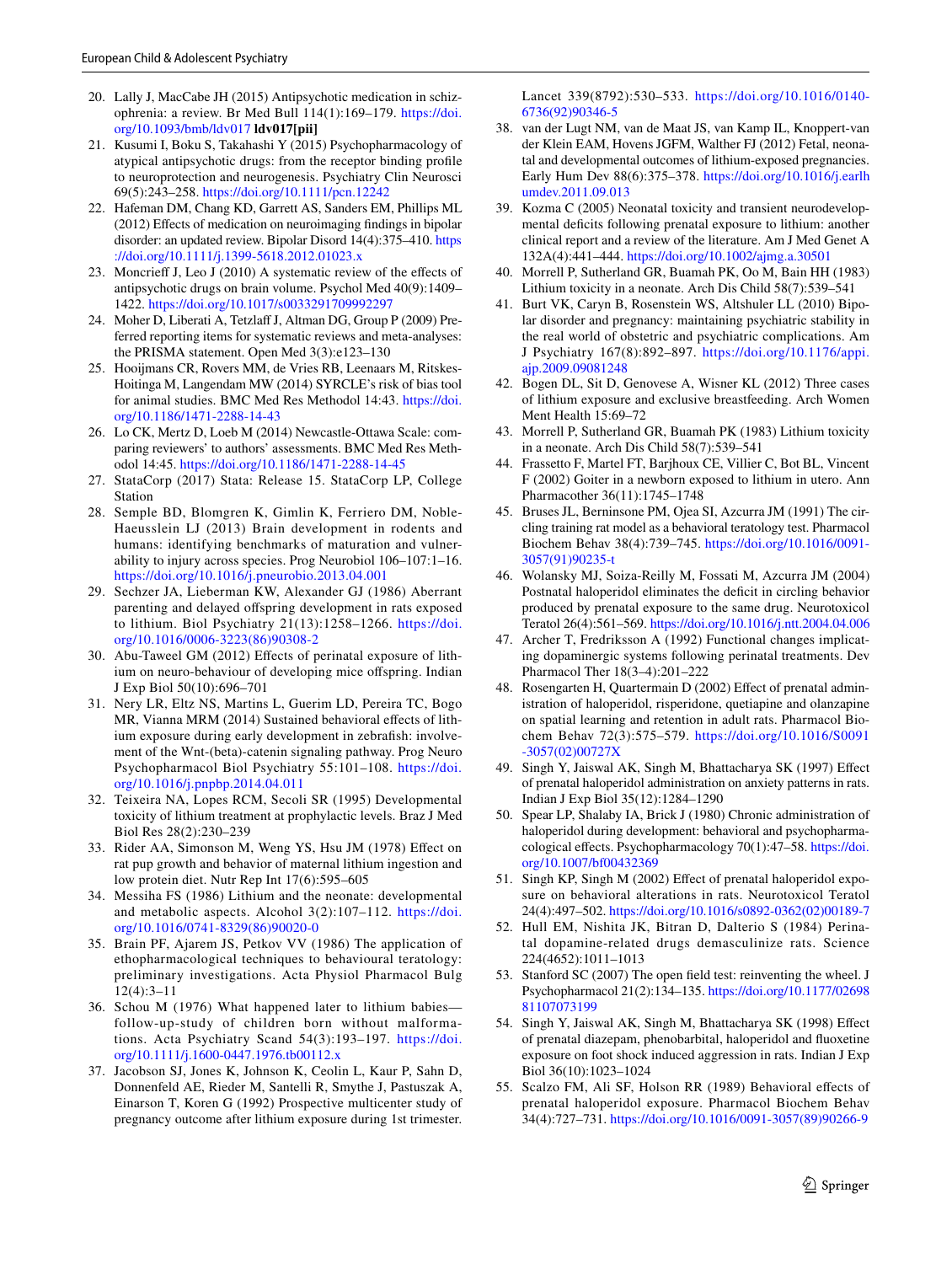- <span id="page-19-8"></span>56. Williams R, Ali SF, Scalzo FM, Soliman K, Holson RR (1992) Prenatal haloperidol exposure—effects on brain weights and caudate neurotransmitter levels in rats. Brain Res Bull 29(3–4):449– 458. [https://doi.org/10.1016/0361-9230\(92\)90082-9](https://doi.org/10.1016/0361-9230(92)90082-9)
- <span id="page-19-7"></span>57. Myslivecek J, Hassmannova J, Josifko M (1991) Impact of prenatal low-dose diazepam or chlorpromazine on refex and motor development and inhibitory-learning. Homeost Health Dis 33(1–2):77–88
- <span id="page-19-2"></span>58. Hofeld DR, McNew J, Webster RL (1968) Efect of tranquilizing drugs during pregnancy on activity of offspring. Nature 218(5139):357–358
- <span id="page-19-0"></span>59. Ordy JM, Samorajski T, Collins RL, Rolsten C (1966) Prenatal chlorpromazine efects on liver, survival and behavior of mice ofspring. J Pharmacol Exp Ther 151(1):110–125
- <span id="page-19-4"></span>60. Robertson R, Majka J, Bokelman D (1979) Efects of prenatal exposure to chlorpromazine on postnatal development and behavior of rats. Toxicol Appl Pharmacol 48((1 II)):A117
- <span id="page-19-3"></span>61. Clark CV, Gorman D, Vernadakis A (1970) Efects of prenatal administration of psychotropic drugs on behavior of developing rats. Dev Psychobiol 3(4):225–235
- <span id="page-19-5"></span>62. Umemura T, Hironaka N, Takada K, Sasa H, Yanagita T (1983) Infuence of chlorpromazine administered to rat dams in the peripartum and nursing periods on the learning behavior of the second generation. J Toxicol Sci 8(2):105–118
- <span id="page-19-1"></span>63. Jewett RE, Norton S (1966) Efect of tranquilizing drugs on postnatal behavior. Exp Neurol 14(1):33–43
- <span id="page-19-6"></span>64. Szkilnik R, Brus R, Felinska W, Juraszczyk Z, Pyka U, Piechocka J, Kaminski M, Konecki J (1987) Effect of chlorpromazine administered to pregnant and lactating rat females on the behaviour of their ofspring and its brain content of bioamines. Acta Med Pol 28(1–4):1–12
- <span id="page-19-22"></span>65. Rosengarten H, Friedhoff AJ (1979) Enduring changes in dopamine receptor cells of pups from drug administration to pregnant and nursing rats. Science 203(4385):1133–1135
- <span id="page-19-10"></span>66. Singh KP (2015) Prenatal exposure to a novel antipsychotic quetiapine: Impact onneuro-architecture, apoptotic neurodegeneration in fetalhippocampus and cognitive impairment in young rats. Int J Dev Neurosci 42:59–67
- <span id="page-19-11"></span>67. Singh KP, Singh MK, Singh M (2016) Efects of prenatal exposure to antipsychotic risperidone on developmental neurotoxicity, apoptotic neurodegeneration and neurobehavioral sequelae in rat ofspring. Int J Dev Neurosci 52:13–23. [https://doi.org/10.1016/j.](https://doi.org/10.1016/j.ijdevneu.2016.05.006) [ijdevneu.2016.05.006](https://doi.org/10.1016/j.ijdevneu.2016.05.006)
- <span id="page-19-9"></span>68. Zuo J, Liu Z, Ouyang X, Liu H, Hao Y, Xu L, Lu XH (2008) Distinct neurobehavioral consequences of prenatal exposure to sulpiride (SUL) and risperidone (RIS) in rats. Prog Neuro-Psychopharmacol Biol Psychiatry 32(2):387–397. [https://doi.](https://doi.org/10.1016/j.pnpbp.2007.09.005) [org/10.1016/j.pnpbp.2007.09.005](https://doi.org/10.1016/j.pnpbp.2007.09.005)
- <span id="page-19-15"></span>69. Auerbach JG, Hans SL, Marcus J, Maeir S (1992) Maternal psychotropic medication and neonatal behavior. Neurotoxicol Teratol 14(6):399–406. [https://doi.org/10.1016/0892-0362\(92\)90050](https://doi.org/10.1016/0892-0362(92)90050-k) [-k](https://doi.org/10.1016/0892-0362(92)90050-k)
- <span id="page-19-17"></span>70. Johnson KC, LaPrairie JL, Brennan PA, Stowe ZN, Newport DJ (2012) Prenatal antipsychotic exposure and neuromotor performance during infancy. Arch Gen Psychiatry 69(8):787–794. [https](https://doi.org/10.1001/archgenpsychiatry.2012.160) [://doi.org/10.1001/archgenpsychiatry.2012.160](https://doi.org/10.1001/archgenpsychiatry.2012.160)
- <span id="page-19-16"></span>71. Mortensen JT, Olsen J, Larsen H, Bendsen J, Obel C, Sorensen HT (2003) Psychomotor development in children exposed in utero to benzodiazepines, antidepressants, neuroleptics, and anti-epileptics. Eur J Epidemiol 18(8):769–771. [https://doi.](https://doi.org/10.1023/a:1025306304635) [org/10.1023/a:1025306304635](https://doi.org/10.1023/a:1025306304635)
- <span id="page-19-18"></span>72. Peng M, Gao K, Ding Y, Ou J, Calabrese JR, Wu R, Zhao J (2013) Efects of prenatal exposure to atypical antipsychotics on postnatal development and growth of infants: a case-controlled, prospective study. Psychopharmacology 228(4):577–584. [https](https://doi.org/10.1007/s00213-013-3060-6) [://doi.org/10.1007/s00213-013-3060-6](https://doi.org/10.1007/s00213-013-3060-6)
- <span id="page-19-13"></span>73. Platt JE, Friedhoff AJ, Broman SH, Bond R, Laska E, Lin SP (1989) Efects of prenatal neuroleptic drug exposure on motor performance in children. Hum Psychopharmacol 4(3):205–213
- <span id="page-19-20"></span>74. Hurault-Delarue C, Damase-Michel C, Finotto L, Guitard C, Vayssière C, Montastruc JL, Montastruc F, Lacroix I (2016) Psychomotor developmental efects of prenatal exposure to psychotropic drugs: a study in EFEMERIS database. Fundam Clin Pharmacol 30(5):476–482. <https://doi.org/10.1111/fcp.12209>
- <span id="page-19-21"></span>75. Petersen I, McCrea RL, Sammon CJ, Osborn DP, Evans SJ, Cowen PJ, Freemantle N, Nazareth I (2016) Risks and benefts of psychotropic medication in pregnancy: cohort studies based on UK electronic primary care health records review. Health Technol Assess 20(23):1–176
- <span id="page-19-14"></span>76. Stika L, Elisova K, Honzakova L, Hrochova H, Plechatova H, Strnadova J, Skop B, Svihovec J, Vachova M, Vinar O (1990) Efects of drug administration in pregnancy on children's school behaviour. Pharm Weekbl Sci 12(6):252–255
- <span id="page-19-12"></span>77. Slone D, Siskind V, Heinonen OP, Monson RR, Kaufman DW, Shapiro S (1977) Antenatal exposure to phenothiazines in relation to congenital-malformations, perinatal mortality-rate, birthweight, and intelligence quotient score. Am J Obstet Gynecol 128(5):486–488
- <span id="page-19-23"></span>78. Johnson KC, LaPrairie JL, Brennan PA, Stowe ZN, Newport DJ (2012) Prenatal antipsychotic exposure and neuromotor performance during infancy. Arch Gen Psychiatry 69(8):787–794. [https](https://doi.org/10.1001/archgenpsychiatry.2012.160) [://doi.org/10.1001/archgenpsychiatry.2012.160](https://doi.org/10.1001/archgenpsychiatry.2012.160)
- <span id="page-19-24"></span>79. Peng M, Gao KM, Ding YL, Ou JJ, Calabrese JR, Wu RR, Zhao JP (2013) Effects of prenatal exposure to atypical antipsychotics on postnatal development and growth of infants: a case-controlled, prospective study. Psychopharmacology 228(4):577–584.<https://doi.org/10.1007/s00213-013-3060-6>
- <span id="page-19-19"></span>80. Shao P, Ou J, Peng M, Zhao J, Chen J, Wu R (2015) Efects of clozapine and other atypical antipsychotics on infants development who were exposed to as fetus: a post hoc analysis. PLoS One 10(4):e0123373. [https://doi.org/10.1371/journ](https://doi.org/10.1371/journal.pone.0123373) [al.pone.0123373](https://doi.org/10.1371/journal.pone.0123373)
- <span id="page-19-25"></span>81. Cabuk D, Sayin A, Derinoz O, Biri A (2007) Quetiapine use for the treatment of manic episode during pregnancy. Arch Women's Ment Health 10(5):235–236. [https://doi.org/10.1007/](https://doi.org/10.1007/s00737-007-0196-6) [s00737-007-0196-6](https://doi.org/10.1007/s00737-007-0196-6)
- 82. Hammond JE, Toseland PA (1970) Placental transfer of chlorpromazine. Case report. Arch Dis Child 45(239):139–140
- 83. Janjic V, Milovanovic DR, Ruzic Zecevic D, Loncar D, Laban O, Stepanovic M, Varjacic M, Obradovic S, Dejanovic SD, Jankovic S (2013) Zuclopenthixol decanoate in pregnancy: successful outcomes in two consecutive off springs of the same mother. Vojnosanit Pregl 70(5):526–529. [https://doi.](https://doi.org/10.2298/vsp120208005j) [org/10.2298/vsp120208005j](https://doi.org/10.2298/vsp120208005j)
- 84. Mendhekar DN, Andrade C (2011) Uneventful use of haloperidol and trihehexyphenidyl during three consecutive pregnancies. Arch Women Ment Health 14(1):83–84
- 85. O'Connor M, Johnson GH, James DI (1981) Intrauterine efects of phenothiazines. Med J Aust 1(8):416–417
- 86. Tanaka Y, Takada S, Kuwai T, Kawahara R, Doi K, Hazama H (1990) Psychotropics during pregnancy: serum haloperidol levels measured in 3 patients. Yonago Acta Med 33(1):71–78
- 87. Kenar A, Unal G (2015) Treatment of generalized anxiety diisorder in pregnancy and efects of psychotropic drugs in the infant: a case report. Eur Psychiatry 30:539
- <span id="page-19-26"></span>88. McCauley KM, Cross W, Kulkarni J (2014) Mental health: outcomes of 10 babies of mothers with a history of serious mental illness. J Psychiatry Ment Health Nurs 21(7):580–586. <https://doi.org/10.1111/jpm.12111>
- 89. Aichhorn W, Yazdi K, Kralovec K, Steiner H, Whitworth S, Stuppaeck C (2008) Olanzapine plasma concentration in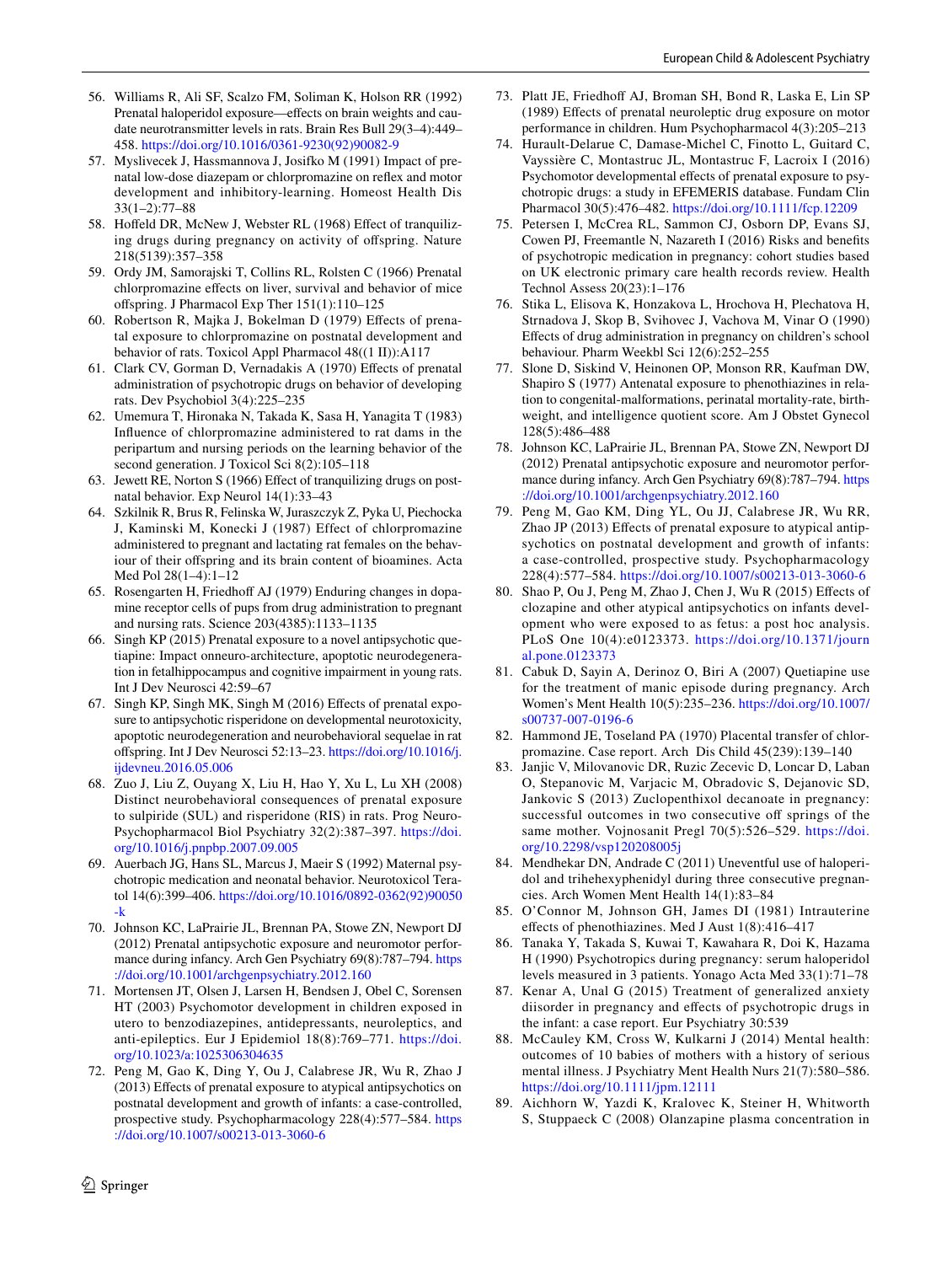a newborn. J Psychopharmacol 22(8):923–924. [https://doi.](https://doi.org/10.1177/0269881107083849) [org/10.1177/0269881107083849](https://doi.org/10.1177/0269881107083849)

- 90. Kim SW, Kim KM, Kim JM, Shin IS, Shin HY, Yang SJ, Yoon JS (2007) Use of long-acting injectable risperidone before and throughout pregnancy in schizophrenia. Prog Neuro Psychopharmacol Biol Psychiatry 31(2):543–545. [https://doi.](https://doi.org/10.1016/j.pnpbp.2006.09.017) [org/10.1016/j.pnpbp.2006.09.017](https://doi.org/10.1016/j.pnpbp.2006.09.017)
- 91. Mendhekar D, Lohia D (2008) Risperidone therapy in two successive pregnancies. J Neuropsychiatry Clin Neurosci 20(4):485–486
- 92. Mendhekar D, Sunder KR, Andrade C (2006) Aripiprazole use in a pregnant schizoafective woman. Bipolar Disord 8(3):299– 300.<https://doi.org/10.1111/j.1399-5618.2006.00316.x>
- 93. Ratnayake T, Libretto SE (2002) No complications with risperidone treatment before and throughout pregnancy and during the nursing period. J Clin Psychiatry 63(1):76–77. [https://doi.](https://doi.org/10.4088/JCP.v63n0114c) [org/10.4088/JCP.v63n0114c](https://doi.org/10.4088/JCP.v63n0114c)
- 94. Rowe M, Gowda BA, Taylor D, Hannam S, Howard LM (2012) Neonatal hypoglycaemia following maternal olanzapine therapy during pregnancy: a case report. Ther Adv Psychopharmacol 2(6):265–268.<https://doi.org/10.1177/2045125312460395>
- 95. Stiegler A, Schaletzky R, Walter G, Wust R, Abele H, Goelz R, Farger G, Wiatr G, Fallgatter AJ, Batra A (2014) Olanzapine treatment during pregnancy and breastfeeding: a chance for women with psychotic illness? Psychopharmacology 231(15):3067–3069. [https://doi.org/10.1007/s0021](https://doi.org/10.1007/s00213-014-3647-6) [3-014-3647-6](https://doi.org/10.1007/s00213-014-3647-6)
- 96. Tenyi T, Trixler M, Keresztes Z (2002) Quetiapine and pregnancy. Am J Psychiatry 159(4):674. [https://doi.org/10.1176/](https://doi.org/10.1176/appi.ajp.159.4.674) [appi.ajp.159.4.674](https://doi.org/10.1176/appi.ajp.159.4.674)
- 97. Werremeyer A (2009) Ziprasidone and citalopram use in pregnancy and lactation in a woman with psychotic depression. Am J Psychiatry 166(11):1298. [https://doi.org/10.1176/appi.](https://doi.org/10.1176/appi.ajp.2009.09060765) [ajp.2009.09060765](https://doi.org/10.1176/appi.ajp.2009.09060765)
- 98. Rodríguez FJZ, Vega B, Hernández MRSW, Macías JAG, Leal FJV (2017) Use of paliperidone palmitate throughout a schizoaffective disorder patient's gestation period. Pharmacopsychiatry 50(1):38–40.<https://doi.org/10.1055/s-0042-110492>
- 99. Barnas C, Bergant A, Hummer M, Saria A, Fleischhacker W (1994) Clozapine concentrations in maternal and fetal plasma, amniotic fuid, and breast milk. Am J Psychiatry 151(6):945
- 100. Klier CM, Mossaheb N, Saria A, Schloegelhofer M, Zernig G (2007) Pharmacokinetics and elimination of quetiapine, venlafaxine, and trazodone during pregnancy and postpartum. J Clin Psychopharmacol 27(6):720–722. [https://doi.org/10.1097/](https://doi.org/10.1097/JCP.0b013e31815a57d8) [JCP.0b013e31815a57d8](https://doi.org/10.1097/JCP.0b013e31815a57d8)
- <span id="page-20-0"></span>101. Gentile S (2015) Pharmacological management of borderline personality disorder in a pregnant woman with a previous history of alcohol addiction: a case report. Clin Drug Investig 35(11):761– 763. <https://doi.org/10.1007/s40261-015-0337-z>
- <span id="page-20-1"></span>102. Mendhekar DN (2007) Possible delayed speech acquisition with clozapine therapy during pregnancy and lactation [4]. J Neuropsychiatry Clin Neurosci 19(2):196–197. [https://doi.](https://doi.org/10.1176/appi.neuropsych.19.2.196) [org/10.1176/appi.neuropsych.19.2.196](https://doi.org/10.1176/appi.neuropsych.19.2.196)
- <span id="page-20-2"></span>103. Wichman CL (2009) Atypical antipsychotic use in pregnancy: a retrospective review. Arch Women's Ment Health 12(1):53–57. <https://doi.org/10.1007/s00737-008-0044-3>
- <span id="page-20-3"></span>104. Dabbert D, Heinze M (2006) Follow-up of a pregnancy with risperidone microspheres. Pharmacopsychiatry 39(6):235. [https](https://doi.org/10.1055/s-2006-951387) [://doi.org/10.1055/s-2006-951387](https://doi.org/10.1055/s-2006-951387)
- 105. Karakula H, Szajer K, Spila B, Grzywa A, Chuchra M (2004) Clozapine and pregnancy: a case history. Pharmacopsychiatry 37(6):303–304. <https://doi.org/10.1055/s-2004-832689>
- <span id="page-20-4"></span>106. Stingl J, Berghöfer A, Bolk-Weischedel D (2000) Healthy outcome under olanzapine treatment in a pregnant woman. Pharmacopsychiatry 33:78–80
- <span id="page-20-5"></span>107. Schou M, Goldfeld MD, Weinstein MR, Villeneuve A (1973) Lithium and pregnancy. I. report from the register of lithium babies. BMJ 2(5859):135–136
- <span id="page-20-6"></span>108. National collaborating centre for mental H (2014). doi: NBK305023 [**bookaccession**]
- <span id="page-20-7"></span>109. ACOG Committee on Practice Bulletins–Obstetrics (2008) ACOG Practice Bulletin: Clinical management guidelines for obstetrician-gynecologists number 92, April 2008 (replaces practice bulletin number 87, November 2007). Use of psychiatric medications during pregnancy and lactation. Obstet Gynecol 111(4):1001–1020. [https://doi.org/10.1097/AOG.0b013e3181](https://doi.org/10.1097/AOG.0b013e31816fd910) [6fd910](https://doi.org/10.1097/AOG.0b013e31816fd910)
- <span id="page-20-8"></span>110. Escudero I, Johnstone M (2014) Genetics of Schizophrenia. Curr Psychiatry Rep 16(11):502. [https://doi.org/10.1007/s1192](https://doi.org/10.1007/s11920-014-0502-8) [0-014-0502-8](https://doi.org/10.1007/s11920-014-0502-8)
- 111. Seifuddin F, Pirooznia M, Judy JT, Goes FS, Potash JB, Zandi PP (2013) Systematic review of genome-wide gene expression studies of bipolar disorder. BMC Psychiatry 13:213. [https://doi.](https://doi.org/10.1186/1471-244x-13-213) [org/10.1186/1471-244x-13-213](https://doi.org/10.1186/1471-244x-13-213)
- <span id="page-20-9"></span>112. Scott S (2012) Parenting quality and children's mental health: biological mechanisms and psychological interventions. Curr Opin Psychiatry 25(4):301–306. [https://doi.org/10.1097/](https://doi.org/10.1097/Yco.0b013e328354a1c5) [Yco.0b013e328354a1c5](https://doi.org/10.1097/Yco.0b013e328354a1c5)
- <span id="page-20-10"></span>113. Leijdesdorff S, van Doesum K, Popma A, Klaassen R, van Amelsvoort T (2017) Prevalence of psychopathology in children of parents with mental illness and/or addiction: an up to date narrative review. Curr Opin Psychiatry 30(4):312-317. [https://](https://doi.org/10.1097/YCO.0000000000000341) [doi.org/10.1097/YCO.0000000000000341](https://doi.org/10.1097/YCO.0000000000000341)
- <span id="page-20-11"></span>114. Maziade M, Rouleau N, Gingras N, Boutin P, Paradis ME, Jomphe V, Boutin J, Letourneau K, Gilbert E, Lefebvre AA, Dore MC, Marino C, Battaglia M, Merette C, Roy MA (2009) Shared neurocognitive dysfunctions in young ofspring at extreme risk for schizophrenia or bipolar disorder in eastern quebec multigenerational families. Schizophr Bull 35(5):919–930. [https://doi.](https://doi.org/10.1093/schbul/sbn058) [org/10.1093/schbul/sbn058](https://doi.org/10.1093/schbul/sbn058)
- 115. Diwadkar VA, Goradia D, Hosanagar A, Mermon D, Montrose DM, Birmaher B, Axelson D, Rajarathinem R, Haddad L, Amirsadri A, Zajac-Benitez C, Rajan U, Keshavan MS (2011) Working memory and attention deficits in adolescent offspring of schizophrenia or bipolar patients: comparing vulnerability markers. Prog Neuropsychopharmacol Biol Psychiatry 35(5):1349– 1354.<https://doi.org/10.1016/j.pnpbp.2011.04.009>
- <span id="page-20-12"></span>116. Jundong J, Kuja-Halkola R, Hultman C, Langstrom N, D'Onofrio BM, Lichtenstein P (2012) Poor school performance in offspring of patients with schizophrenia: what are the mechanisms? Psychol Med 42(1):111–123. [https://doi.org/10.1017/S003329171](https://doi.org/10.1017/S0033291711001127) [1001127](https://doi.org/10.1017/S0033291711001127)
- <span id="page-20-13"></span>117. Burton BK, Thorup AAE, Jepsen JR, Poulsen G, Ellersgaard D, Spang KS, Christiani CJ, Hemager N, Gantriis D, Greve A, Mors O, Nordentoft M, Plessen KJ (2017) Impairments of motor function among children with a familial risk of schizophrenia or bipolar disorder at 7 years old in Denmark: an observational cohort study. Lancet Psychiatry 4(5):400–408. [https://doi.org/10.1016/](https://doi.org/10.1016/s2215-0366(17)30103-7) [s2215-0366\(17\)30103-7](https://doi.org/10.1016/s2215-0366(17)30103-7)
- <span id="page-20-14"></span>118. Nery FG, Norris M, Eliassen JC, Weber WA, Blom TJ, Welge JA, Barzman DA, Strawn JR, Adler CM, Strakowski SM, DelBello MP (2017) White matter volumes in youth offspring of bipolar parents. J Afect Disord 209:246–253. [https://doi.org/10.1016/j.](https://doi.org/10.1016/j.jad.2016.11.023) [jad.2016.11.023](https://doi.org/10.1016/j.jad.2016.11.023)
- 119. Hanford LC, Hall GB, Minuzzi L, Sassi RB (2016) Gray matter volumes in symptomatic and asymptomatic ofspring of parents diagnosed with bipolar disorder. Eur Child Adolesc Psychiatry 25(9):959–967.<https://doi.org/10.1007/s00787-015-0809-y>
- 120. de Leeuw M, Bohlken MM, Mandl RC, Hillegers MH, Kahn RS, Vink M (2017) Changes in White Matter Organization in Adolescent Offspring of Schizophrenia Patients.